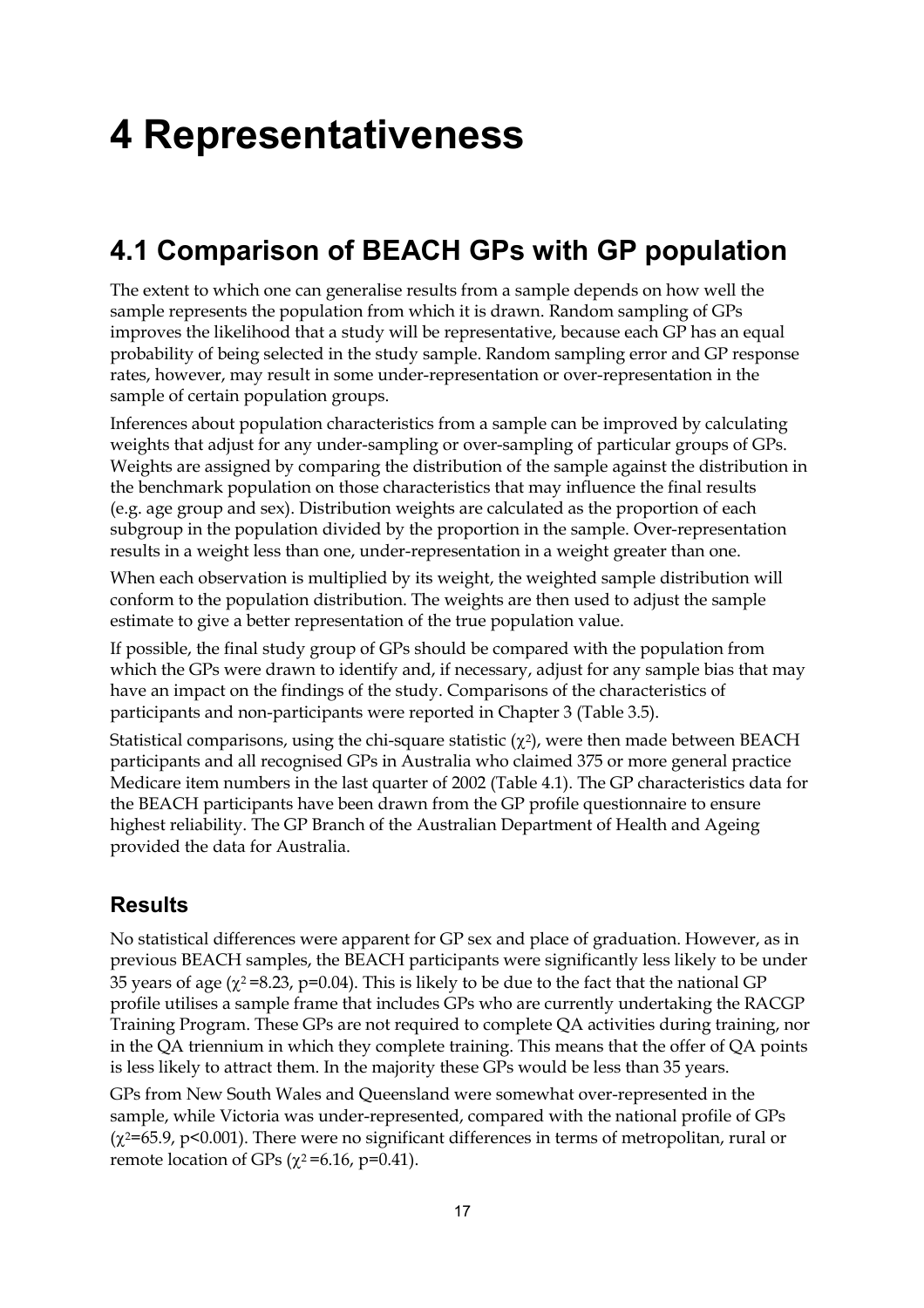|                                                | BEACH <sup>(a)(b)</sup> |                 |        | Australia <sup>(a)(c)(d)</sup> |
|------------------------------------------------|-------------------------|-----------------|--------|--------------------------------|
| Variable                                       | Number                  | Per cent of GPs | Number | Per cent of GPs                |
| Sex ( $\chi^2$ =1.72, p =0.19)                 |                         |                 |        |                                |
| Male                                           | 653                     | 64.8            | 11,929 | 66.8                           |
| Female                                         | 355                     | 35.2            | 5934   | 33.2                           |
| Age ( $\chi^2$ =8.23, p=0.04)                  |                         |                 |        |                                |
| < 35 years                                     | 74                      | 7.3             | 1,743  | 9.7                            |
| 35-44 years                                    | 268                     | 26.6            | 4,493  | 25.1                           |
| 45-54 years                                    | 355                     | 35.2            | 5,922  | 33.1                           |
| 55+ years                                      | 311                     | 30.9            | 5,726  | 32.0                           |
| Place of graduation ( $\chi^2$ =0.21, p =0.65) |                         |                 |        |                                |
| Australia                                      | 726                     | 72.0            | 12,999 | 72.7                           |
| Overseas                                       | 282                     | 28.0            | 4,885  | 27.3                           |
| State ( $\chi^2$ =65.90, p<0.001)              |                         |                 |        |                                |
| <b>New South Wales</b>                         | 399                     | 39.6            | 5,949  | 33.6                           |
| Victoria                                       | 190                     | 18.8            | 4,333  | 24.5                           |
| Queensland                                     | 214                     | 21.2            | 3,282  | 18.5                           |
| South Australia                                | 62                      | 6.2             | 1,535  | 8.7                            |
| Western Australia                              | 90                      | 8.9             | 1,685  | 9.5                            |
| Tasmania                                       | 28                      | 2.8             | 510    | 2.9                            |
| <b>Australian Capital Territory</b>            | 14                      | 1.4             | 271    | 1.5                            |
| Northern Territory                             | 11                      | 1.1             | 142    | 0.8                            |
| RRMA ( $\chi^2$ =6.16, p=0.41)                 |                         |                 |        |                                |
| Capital                                        | 652                     | 64.7            | 11,519 | 65.1                           |
| Other metropolitan                             | 86                      | 8.5             | 1,302  | 7.4                            |
| Large rural                                    | 51                      | 5.1             | 1,092  | 6.2                            |
| Small rural                                    | 78                      | 7.7             | 1,253  | 7.1                            |
| Other rural                                    | 121                     | 12.0            | 2,102  | 11.9                           |
| Remote centre                                  | $\,6$                   | 0.6             | 183    | 1.0                            |
| Other remote                                   | 14                      | 1.4             | 256    | 1.4                            |

|  | Table 4.1: Comparison of BEACH participants and all active recognised GPs in Australia |  |
|--|----------------------------------------------------------------------------------------|--|

(a) Missing data removed.

(b) Data drawn from the BEACH GP profile completed by each participating GP.

(c) Data provided by GP Branch, Australian Department of Health and Ageing.

(d) All GPs who claimed at least 375 A1 Medicare items during the most recent 3-month HIC data period.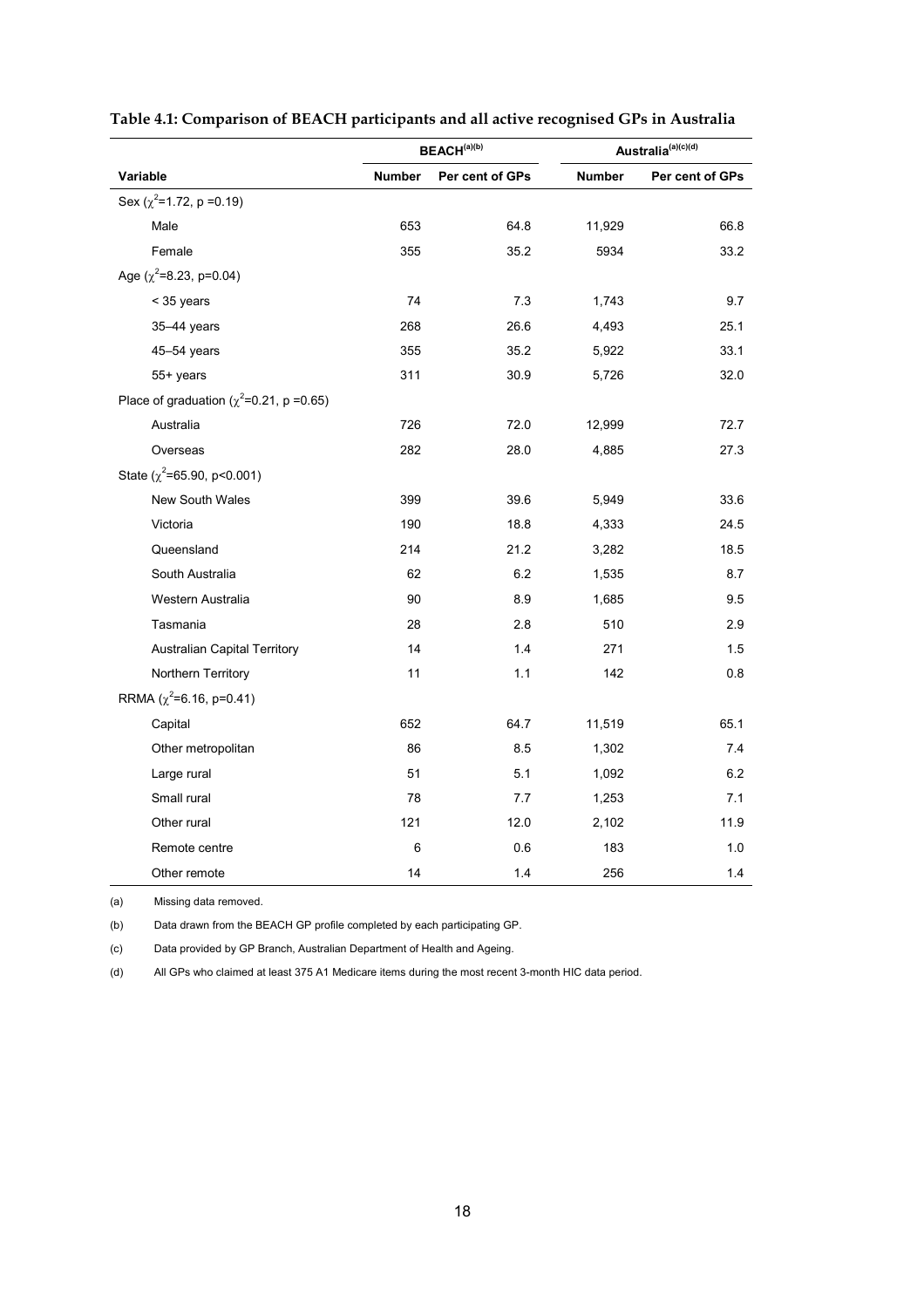# **4.2 Sample weights**

Most research studies rely on random sampling to reduce the impact of any sampling bias. It is unusual to have information about the benchmark population from which the sample is drawn, with which the sample can be compared. When such information is available, it is important to consider the possible effect of any differences between the sample and the population on the generalisability of the findings. The data were only weighted for factors thought to have an important effect on morbidity and management. Although there were differences between the sample and the Medical Benefits Schedule (MBS) data in terms of the proportion of GPs from each State, it was assumed that the morbidity and management profile of GPs was similar across States and therefore weighting by State was not undertaken.

The raw data were, however, assigned sample weights according to GP age (stratified by sex) to adjust for the slight under-representation of younger GPs in the sample, and this age weighting was multiplied by the activity level of the participating GPs.

### **GP weights**

We have shown (Table 4.1) that there was a difference in GP age between BEACH GPs and all GPs in Australia and this may influence any national estimates made from unweighted data. Therefore post-stratification weights were calculated for the BEACH GPs to match the age distribution of all GPs in Australia. Simply, the GPs aged less than 35 years were given greater weighting than GPs of other age groups. This increases the contribution of the encounters from these GPs to any national estimate. Weightings for age were stratified by sex, with age weights being calculated separately for male and female GPs.

## **Encounter weights**

The BEACH process requires that each GP provides details of 100 consecutive encounters. The assumption based on previous research is that 100 encounters provide a reliable sample of the GP's patients and practice style.25 However, there is considerable variation in the number of services provided by different GPs in a given year. This may impact on the reliability of any estimate due to the differences in the sampling fraction for each GP― a GP who provides 6,000 services in a given year should make a greater contribution to any national estimate than a GP who provides 3,000 services. Encounters were therefore assigned an additional weight that was directly proportional to the busyness of the GP who recorded the encounter. GP activity level was measured as the number of A1 items claimed by the GP in the previous 12 months (MBS data supplied by the Australian Department of Health and Ageing).

The values of the final encounter weights were a multiplicative function of the raw data values, GP age weighting and GP sampling fraction of services in the previous 12 months. Table 4.2 shows the precision ratio calculated before and after weighting the data.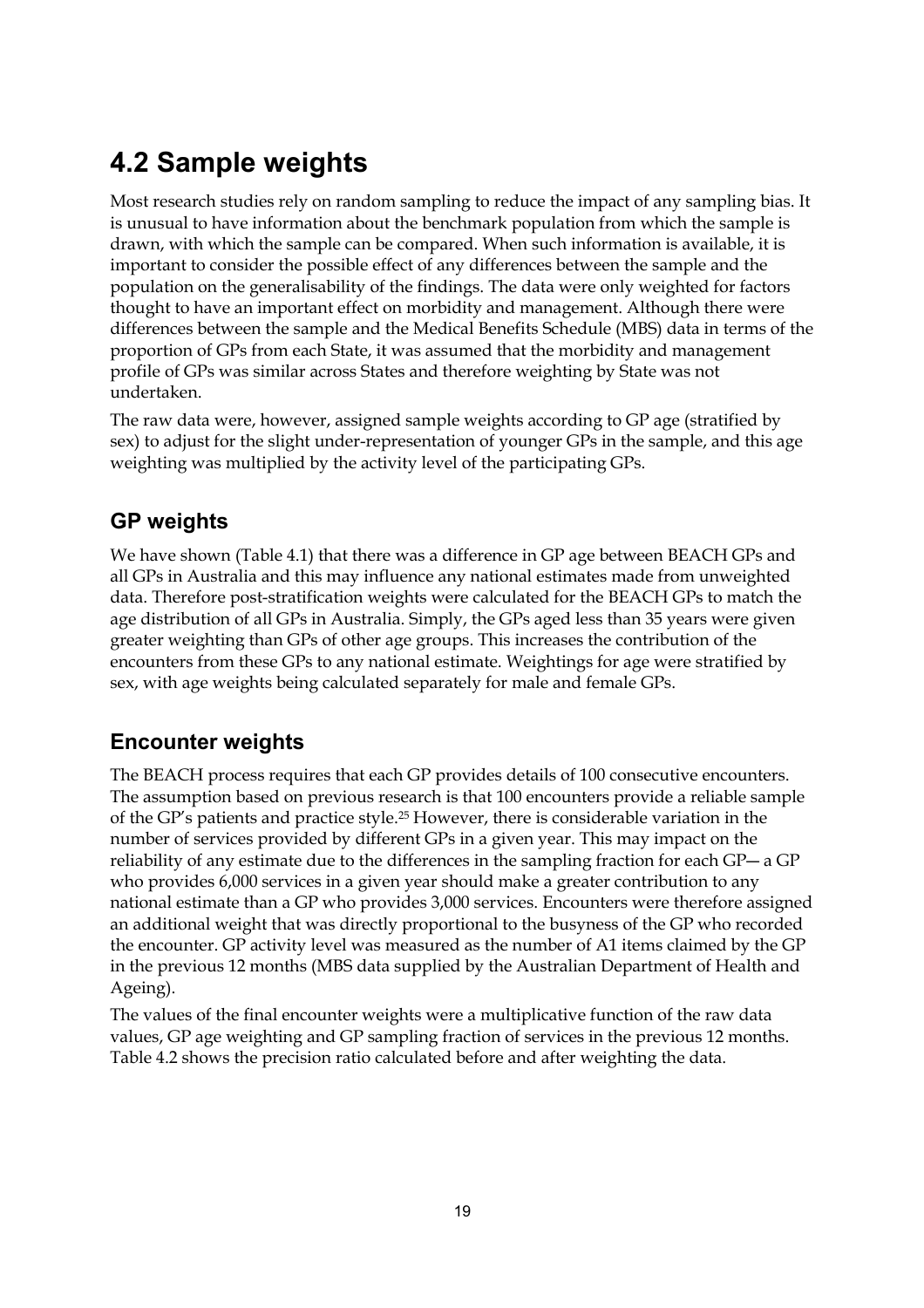## **4.3 Comparison of BEACH consultations with all GP consultations in Australia**

The aim of this study is to gain a representative sample of GP–patient encounters. Representativeness of the GP sample is used to weight the encounters, based on the assumption that the characteristics of the patient encounter are related to the characteristics of the GP. It is therefore important to compare the distribution of the sample patient encounters to the population of general practice encounters in Australia, to assess the representativeness of the sample encounters. The GP Branch of the Australian Department of Health and Ageing provided the age–sex distribution of all A1 Medicare general practice items claimed during 2002, against which the age–sex distribution of the BEACH sample of patient encounters was compared.

The BEACH data include patient encounters that are paid by funding sources other than the MBS and include indirect (and some direct) encounters that cannot be or are not (by GP or patient choice) claimed against any funding body. Further, the BEACH program counts only a single Medicare item number for each encounter covered by the MBS. In reality, more than one Medicare claim can result from a single encounter. Due to the large size of the data sets used, any statistical comparison (e.g.  $\chi$ <sup>2</sup>) would generate statistical significance for even the most minor differences between the two sources of data. Therefore, it is necessary to consider whether any difference is likely to have a strong influence on the results and whether the precision of any estimate from BEACH complies with statistical standards. In determining whether any estimate is reliable, power calculations use a precision of 0.2 or 20% of the true proportion (or value). For example, if the true value were 15% then it would be desirable that any estimate was in the range of 12% to 18% if it is to be considered to have 20% precision.

The age–sex distribution of the final sample of encounters was compared with the known age–sex distribution of all MBS annual A1 claims data. For comparability with the equivalent Medicare data, only those BEACH encounters where a Medicare A1 item was recorded were included in the age and sex distributions shown in Table 4.2. BEACH encounters that were paid for by Veterans' Affairs were also excluded as these services are not included in the Medicare claims database.

As can be seen in Table 4.2, there is a good fit of the MBS and BEACH age and sex distribution both with and without weighting, with no age–sex category varying by more than 20% from the population distribution. The range of raw precision ratios (0.92–1.17) indicate that the BEACH sample of encounters is a good representation of Australian general practice patient encounters. After weighting, the range of precision ratios improved slightly to within less than 15% (range 0.89–1.10) of the population distribution.

# **4.4 The weighted data set**

The final unweighted data set from the fifth year of collection contained encounters, reasons for encounters, problems and management/treatments. The apparent number of encounters and medications increased after weighting, while reasons for encounter, problems managed, number of referrals and amount of imaging and pathology all decreased. Raw and weighted totals for each data element are shown in Table 4.3.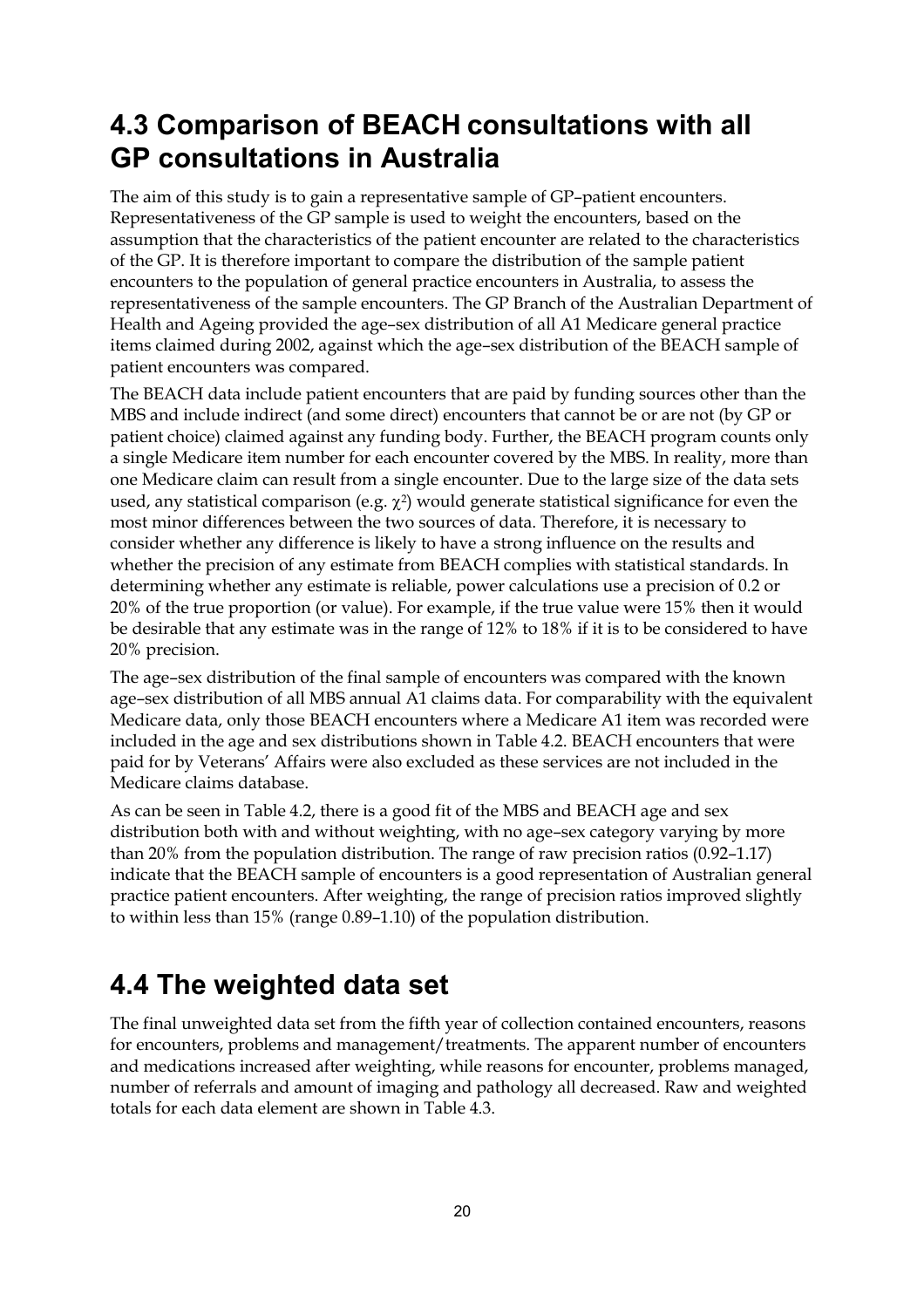| <b>BEACH(a)</b> |               |          | Australia <sup>(b)</sup> | <b>Precision ratios</b>     |                         |  |
|-----------------|---------------|----------|--------------------------|-----------------------------|-------------------------|--|
| Variable        | <b>Number</b> | Per cent | Per cent                 | $\mathsf{Raw}^{\text{(a)}}$ | Weighted <sup>(c)</sup> |  |
| Male            | 32,996        | 39.3     | 41.7                     | 1.06                        | 1.00                    |  |
| < 1 year        | 886           | 1.1      | 1.1                      | 1.07                        | 1.10                    |  |
| $1-4$ years     | 2,304         | 2.7      | 3.0                      | 1.10                        | 1.03                    |  |
| 5-14 years      | 2,778         | 3.3      | 3.9                      | 1.17                        | 1.07                    |  |
| $15-24$ years   | 2,863         | 3.4      | 3.6                      | 1.06                        | 1.01                    |  |
| $25-44$ years   | 7,529         | 9.0      | 9.3                      | 1.04                        | 0.97                    |  |
| $45 - 64$ years | 8,879         | 10.6     | 11.3                     | 1.07                        | 1.00                    |  |
| $65 - 74$ years | 4,163         | 5.0      | 5.5                      | 1.12                        | 1.06                    |  |
| 75+ years       | 3,594         | 4.3      | 3.9                      | 0.91                        | 0.89                    |  |
| Female          | 50,613        | 60.2     | 58.3                     | 0.97                        | 1.00                    |  |
| $<$ 1 year      | 862           | 1.0      | 1.0                      | 0.95                        | 0.95                    |  |
| $1-4$ years     | 2,038         | 2.4      | 2.7                      | 1.11                        | 1.05                    |  |
| $5-14$ years    | 2,761         | 3.3      | 3.7                      | 1.13                        | 1.07                    |  |
| $15-24$ years   | 5,660         | 6.7      | 6.2                      | 0.92                        | 0.94                    |  |
| $25-44$ years   | 13,732        | 16.3     | 15.4                     | 0.94                        | 0.96                    |  |
| 45-64 years     | 13,474        | 16.0     | 15.1                     | 0.94                        | 0.99                    |  |
| $65 - 74$ years | 5,551         | 6.6      | 6.5                      | 0.98                        | 1.02                    |  |
| 75+ years       | 6,535         | 7.8      | 7.8                      | 1.01                        | 1.09                    |  |

**Table 4.2: Comparison of BEACH encounters with age–sex distribution of patients at MBS A1 services**

(a) Unweighted data, A1 items only, *excluding* encounters claimable from the Department of Veterans' Affairs.

(b) Data provided by GP Branch, Australian Department of Health and Ageing.

(c) Calculated from BEACH weighted data, *excluding* encounters claimable from the Department of Veterans' Affairs.

*Note:* A1 Medicare services—see Glossary; only encounters with a valid age and sex are included in the comparison.

#### **Table 4.3: The BEACH data set**

| Variable                       | Raw     | Weighted |
|--------------------------------|---------|----------|
| GPs                            | 1,008   | 1,008    |
| Encounters                     | 100.800 | 100.987  |
| Reasons for encounter          | 153,094 | 152,352  |
| Problems managed               | 149.976 | 146.336  |
| Medications                    | 103,289 | 104,813  |
| Non-pharmacological treatments | 56.343  | 53.676   |
| Referrals                      | 13.002  | 12.265   |
| Imaging                        | 9.019   | 8,678    |
| Pathology                      | 36,332  | 33.234   |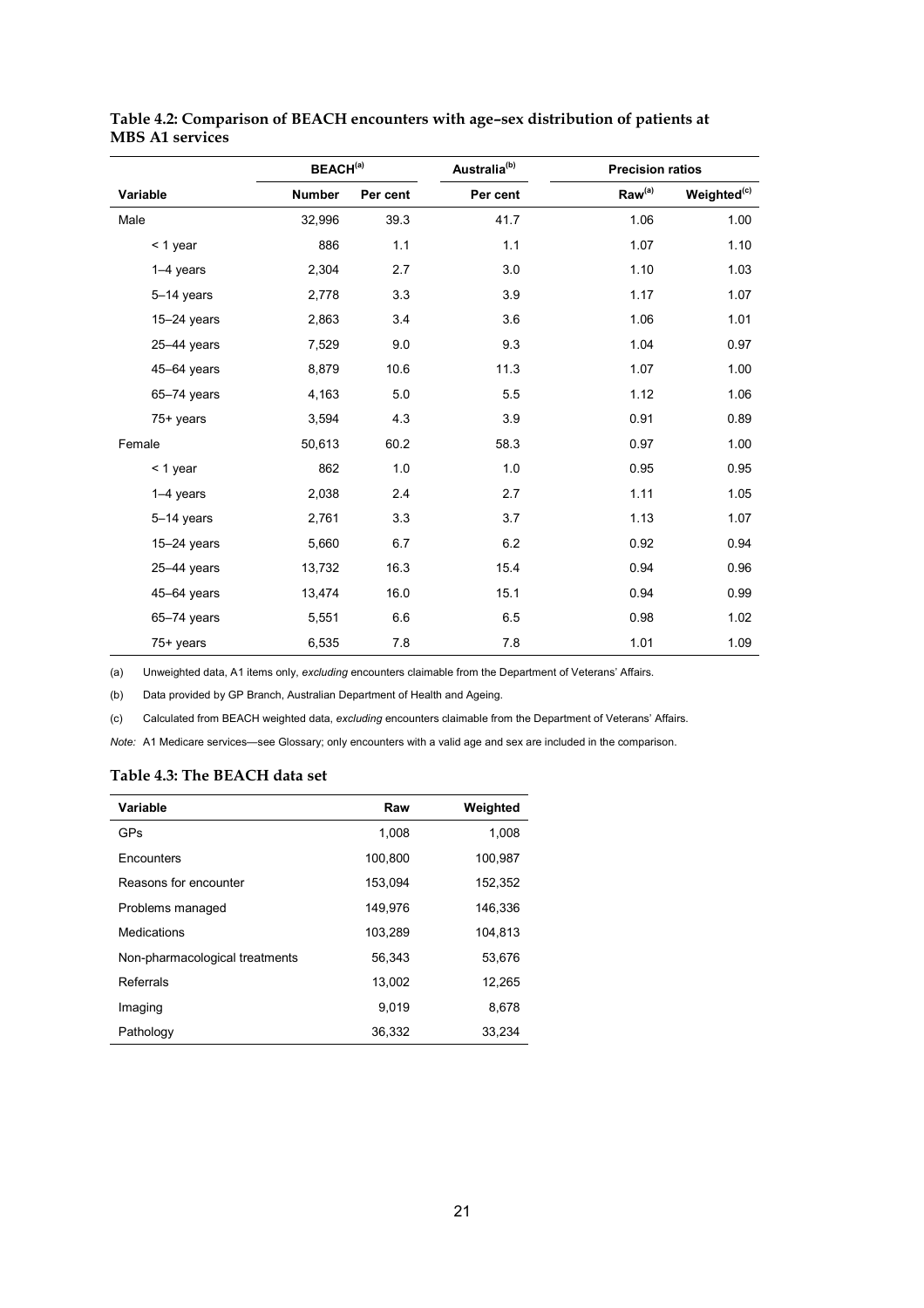# **5 The encounters**

## **5.1 Overview of the data set**

Using weighted data, there were 100,987 encounters from 1,008 GPs. An average of 151 patient reasons for encounter were described per 100 encounters. Of the 146,336 problems managed (at an average rate of 145 per 100 encounters), 39.3% were designated as new problems to the patient arising at a rate of 57.0 per 100 encounters (Table 5.1).

| Variable                       | <b>Number</b> | Rate per 100<br>encounters<br>$(n=100,987)$ | 95%<br><b>LCL</b> | 95%<br><b>UCL</b> | Rate per 100<br>problems<br>$(n=146,336)$ | 95%<br>LCL | 95%<br><b>UCL</b> |
|--------------------------------|---------------|---------------------------------------------|-------------------|-------------------|-------------------------------------------|------------|-------------------|
| General practitioners          | 1,008         |                                             |                   |                   |                                           |            |                   |
| Encounters                     | 100,987       |                                             |                   |                   |                                           |            |                   |
| Reasons for encounter          | 152,341       | 150.9                                       | 149.0             | 152.7             |                                           |            |                   |
| Problems managed               | 146,336       | 144.9                                       | 143.0             | 146.8             |                                           |            |                   |
| New problems                   | 57,509        | 57.0                                        | 55.6              | 58.3              | 39.3                                      | 38.3       | 40.3              |
| <b>Medications</b>             | 104.813       | 103.8                                       | 101.4             | 106.2             | 71.6                                      | 70.1       | 73.1              |
| Prescribed                     | 85,161        | 84.3                                        | 81.8              | 86.9              | 58.2                                      | 56.6       | 59.8              |
| Advised OTC                    | 10,270        | 10.2                                        | 9.2               | 11.1              | 7.0                                       | 6.3        | 7.7               |
| GP supplied                    | 9,382         | 9.3                                         | 7.6               | 11.0              | 6.4                                       | 5.3        | 7.5               |
| Non-pharmacological treatments | 52,292        | 51.8                                        | 49.3              | 54.3              | 35.7                                      | 34.1       | 37.3              |
| Clinical                       | 37,543        | 37.2                                        | 35.0              | 39.4              | 25.7                                      | 24.2       | 27.1              |
| Procedural                     | 14,748        | 14.6                                        | 13.9              | 15.3              | 10.1                                      | 9.6        | 10.6              |
| Referrals                      | 11,254        | 11.1                                        | 10.7              | 11.6              | 7.7                                       | 7.4        | 8.0               |
| Specialist                     | 7,743         | 7.7                                         | 7.3               | 8.0               | 5.3                                       | 5.1        | 5.5               |
| Allied health services         | 2,536         | 2.5                                         | 2.3               | 2.8               | 1.7                                       | 1.6        | 1.9               |
| Hospital                       | 566           | 0.6                                         | 0.3               | 0.8               | 0.4                                       | 0.2        | 0.6               |
| Emergency department           | 137           | 0.1                                         | 0.0               | 0.4               | 0.1                                       | 0.0        | 0.3               |
| Other referral                 | 271           | 0.3                                         | 0.0               | 0.5               | 0.2                                       | 0.0        | 0.4               |
| Pathology                      | 33,234        | 32.9                                        | 31.5              | 34.4              | 22.7                                      | 21.8       | 23.6              |
| Imaging                        | 8,678         | 8.6                                         | 8.2               | 9.0               | 5.9                                       | 5.7        | 6.2               |
| Other investigation            | 1,012         | 1.0                                         | 0.8               | 1.2               | 0.7                                       | 0.5        | 0.8               |

#### **Table 5.1: Summary of morbidity and management**

*Note:* LCL—lower confidence limit; UCL—upper confidence limit; OTC—over-the-counter.

Medications were prescribed, advised or supplied at a rate of 103.8 per 100 encounters. The prescription rate (84.3 per 100 encounters) does not take into account the number of repeats provided as part of a prescription. GPs advised patients to use over-the-counter (OTC) medications at a slightly higher rate (10.2 per 100 encounters) than they gave medications directly to the patient (9.3 per 100 encounters), although these rates were not significantly different. Non-pharmacological treatments were recorded less often than medications, with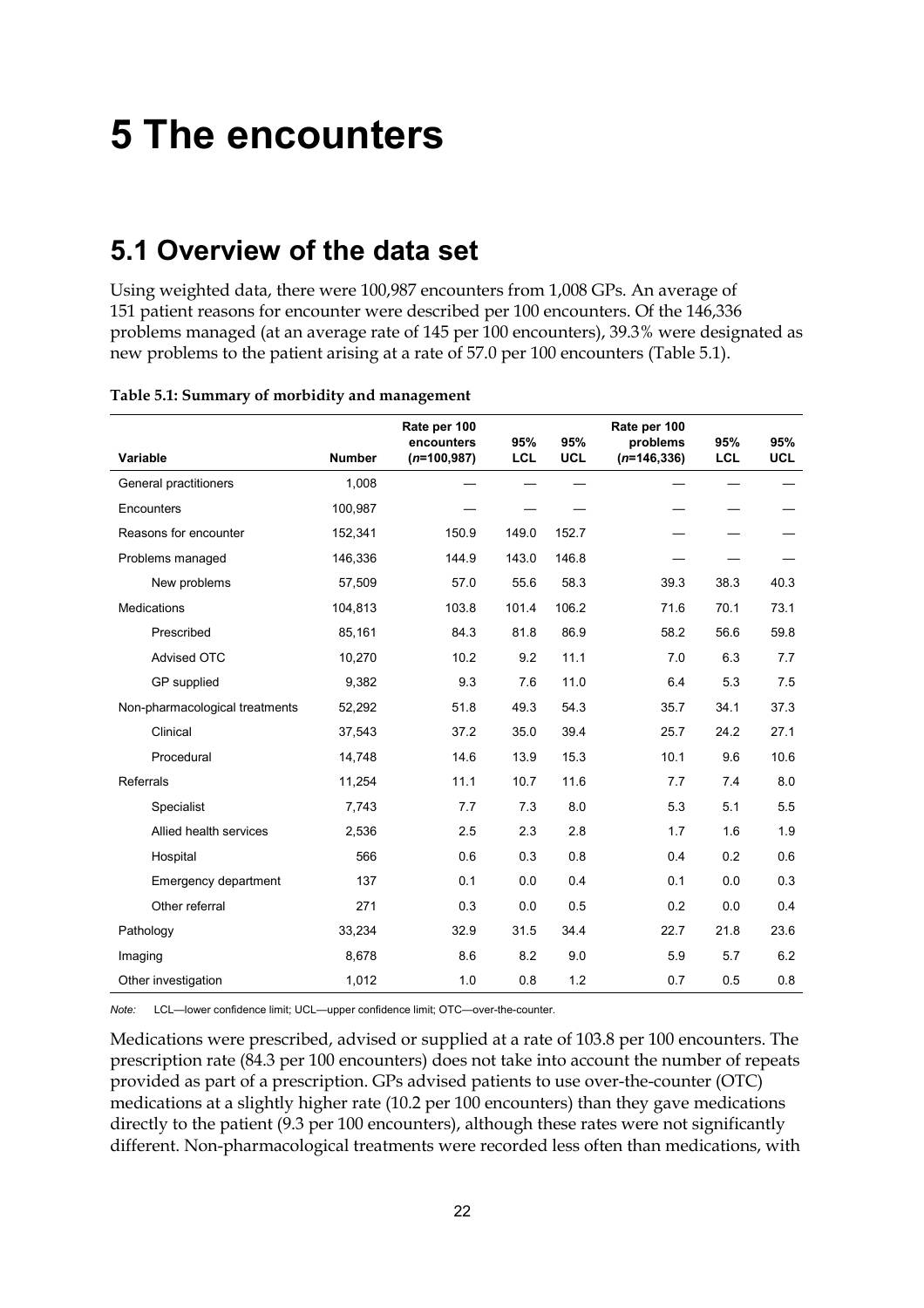clinical treatments (e.g. counselling, advice or psychotherapy) being recorded more often (37.2 per 100 encounters) than procedural treatments (14.6 per 100 encounters) such as excisions and physical therapies.

Approximately 11 referrals per 100 encounters were made to specialists, allied health services, hospitals and emergency departments. Specialist referrals were the most common (7.7 per 100 encounters), followed by those to allied health professionals (2.5 per 100 encounters). Referrals to hospitals and emergency departments were relatively rare.

Orders for a pathology test (or batch of tests, e.g. FBC, HIV) were recorded more frequently (32.9 per 100 encounters) than were referrals (11.1 per 100), and orders for imaging (e.g. x-rays, scans) occurred less often (8.6 per 100 encounters) (Table 5.1).

## **5.2 Encounter type**

The distribution of encounter types shows the varied nature of general practice (Table 5.2). The funding of Australian general practice reflects this variety, with a mixture of patient contribution, government rebate scheme (MBS) through Medicare, payment by other government programs (e.g. Department of Veterans' Affairs, Correctional Services) and insurance schemes (e.g. workers compensation).

Encounters can be direct consultations (the patient was seen by the GP) or indirect consultations (the patient was not seen but a clinical service was provided). Direct consultations represented 98.4% of all encounters for which direct/indirect status was recorded, and these direct encounters could result in no charge, a claim to Medicare, a workers compensation claim or a charge to another government funding program. By far the majority (95.0%) of consultations and 96.5% of direct consultations were claimable through Medicare. This is not to say that in all cases the Medicare claim was 'bulk billed', nor does it mean no additional amount (above the Medicare rebate) was paid by the patient.

More than 90% of Medicare-paid consultations (91.2% of direct consultations) took place in the GPs' consultation rooms. Note that some items grouped under 'other items' could also have taken place in the GPs' rooms and that case conferences can occur in places other than the GPs' rooms (e.g. nursing homes or offices of other healthcare professionals). Standard surgery consultations were the most frequent Medicare item recorded (78.7% of total encounters and 82.9% of Medicare-claimable encounters). Hospital, nursing home and home visits were relatively rare and accounted for only 2.6% of all encounters and 2.9% of Medicare-paid encounters. Workers compensation claims represented 1.9% of all recorded encounters.

Indirect consultations (1.6 per 100 encounters) are those at which the patient is not seen by the GP but which generate a prescription, a referral, a certificate or other service. They are often the result of a phone call by a patient. Many indirect consultations are a free service provided by the GP (as they do not qualify for payment by Medicare), although they clearly generate costs to the health sector (prescriptions, referrals etc.) and contribute to patient care and problem management. These results suggest that GP services provided free of cost to Medicare or other formal funding sources (no charge and indirect consultations) made up approximately 2% of total clinical services provided by GPs. Whether or not these services were provided free of charge to the patient could not be determined (Table 5.2).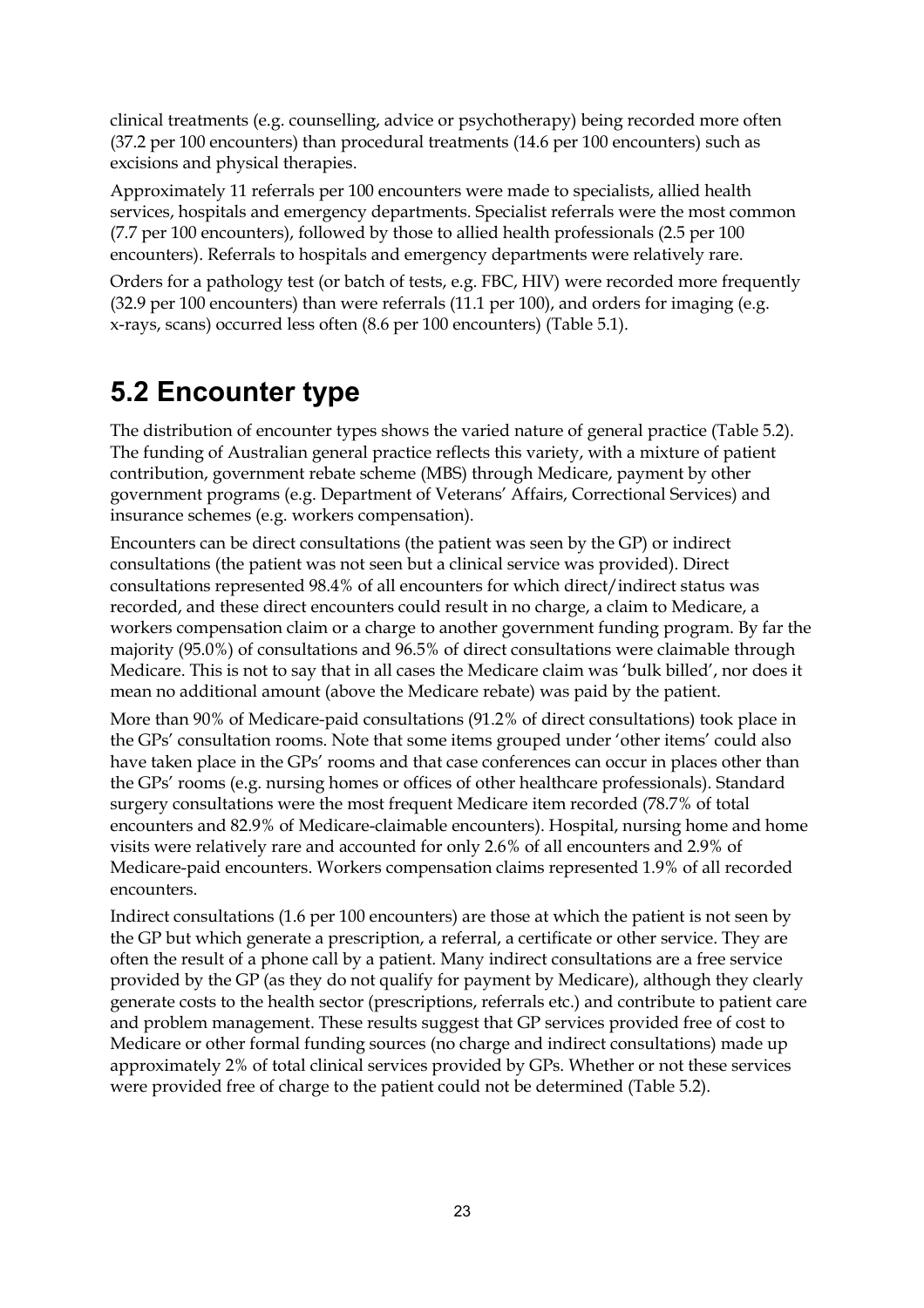#### **Table 5.2: Type of encounter**

| Variable                            | <b>Number</b> | Rate per 100<br>encounters<br>$(n=100,987)^{(a)}$ | 95%<br>LCL | 95%<br><b>UCL</b> | Per cent of<br>direct<br>encounters | Per cent of<br>Medicare-<br>paid |
|-------------------------------------|---------------|---------------------------------------------------|------------|-------------------|-------------------------------------|----------------------------------|
| General practitioners               | 1,008         |                                                   |            |                   |                                     |                                  |
| Direct consultations                | 92,256        | 98.4                                              | 98.2       | 98.6              | 100.0                               |                                  |
| No charge                           | 485           | 0.5                                               | 0.2        | 0.8               | 0.5                                 |                                  |
| MBS items of service <sup>(b)</sup> | 89,068        | 95.0                                              | 94.6       | 95.3              | 96.5                                | 100.0                            |
| Short surgery consultations         | 1,058         | 1.1                                               | 0.6        | 1.7               |                                     | 1.2                              |
| Standard surgery consultations      | 73,804        | 78.7                                              | 77.6       | 79.7              |                                     | 82.9                             |
| Long surgery consultations          | 8,551         | 9.1                                               | 8.5        | 9.7               |                                     | 9.6                              |
| Prolonged surgery consultations     | 674           | 0.7                                               | 0.0        | 1.5               |                                     | 0.8                              |
| Home visits                         | 1,178         | 1.3                                               | 0.4        | 2.1               |                                     | 1.3                              |
| Hospital                            | 345           | 0.4                                               | 0.0        | 2.7               |                                     | 0.4                              |
| Nursing home                        | 1,078         | 1.2                                               | 0.0        | 2.9               |                                     | 1.2                              |
| Case conference* <sup>\pp</sup>     | 8             | 0.0                                               | 0.0        | 1.4               |                                     | 0.0                              |
| Care plan $\Psi$                    | 90            | 0.1                                               | 0.0        | 1.0               |                                     | 0.1                              |
| Health assessments $\Psi$           | 109           | 0.1                                               | 0.0        | 0.6               |                                     | 0.1                              |
| Other items                         | 2,170         | 2.3                                               | 1.1        | 3.5               |                                     | 2.4                              |
| Workers compensation                | 1,806         | 1.9                                               | 1.6        | 2.2               | 2.0                                 |                                  |
| Other paid (hospital, State, etc.)  | 899           | 1.0                                               | 0.2        | 1.8               | 1.0                                 |                                  |
| Indirect consultations              | 1,542         | 1.6                                               | 1.2        | 2.0               |                                     |                                  |
| Missing                             | 7,190         |                                                   |            |                   |                                     |                                  |

(a) Missing data removed from analysis. Per cent base *n*=93,797.

(b) Include 1,760 encounters that were recorded as claimable for the Commonwealth Department of Veterans' Affairs.

One case conference was indirect consultation.

 $\mathbb{P}$  Enhanced primary care (EPC) items include case conferences, care plans and health assessments.

*Note:* LCL—lower confidence limit; UCL—upper confidence limit; MBS—Medicare Benefits Schedule.

## **5.3 Changes from 1998–99 to 2002–03**

Over the five years of BEACH to date, the proportion of encounters where the patient was seen ('direct encounters') increased significantly from 96.7% (95% CI: 96.4–97.0) to 98.4% (95% CI: 98.2–98.6). Therefore, the proportion of GP services that were provided free to Medicare or other formal funding sources ('no charge' plus 'indirect' non-chargeable consultations) decreased significantly from 4.1% in 1998–99 to 2.0% in 2002–03).

There was a significant increase in the proportion of encounters designated as standard surgery consultations, from 76.3 per 100 encounters (95% CI: 75.2–77.5) in 1998–99 to 79.0 per 100 (95% CI: 78.0–79.9) in 2001–02. This proportion remained stable in 2002–03 (78.7 per 100 encounters, 95% CI: 77.6–79.7) (Appendix 4, Table A4.3).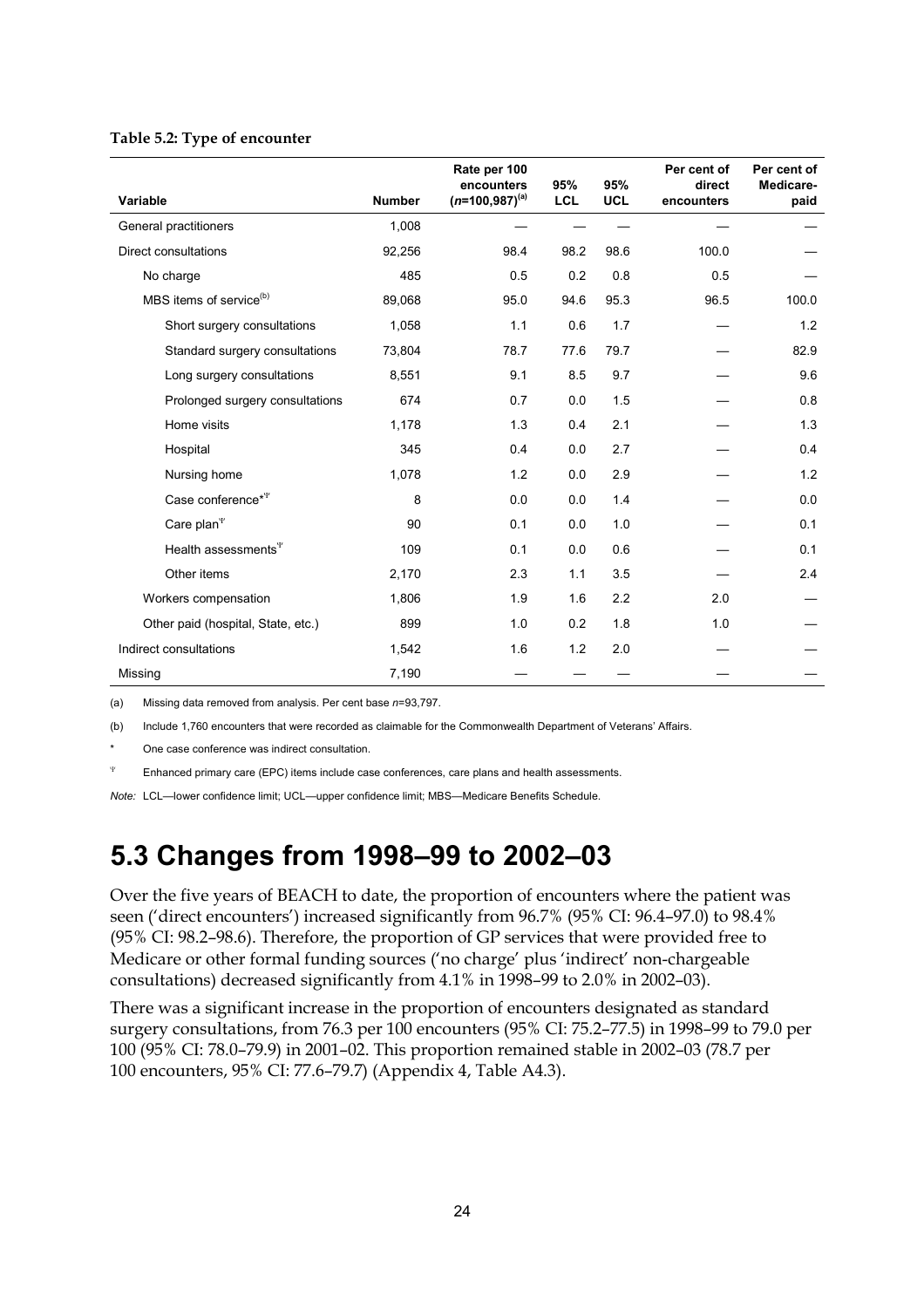# **6 The patients**

## **6.1 Patient characteristics**

#### **Age–sex distribution of patients**

The age–sex distribution of patients at the 100,987 encounters recorded in the survey is shown in Figure 6.1. At 0.9% of encounters, age and sex were not recorded (Table 6.1). Overall, there were more encounters with female than male patients (57.8% compared with 42.2%). This was reflected across all age groups except for patients aged less than 15 years, where there were slightly more male than female encounters. Differences in the distribution of male and female patients were greatest in the reproductive years (25–44 year age group) and in the middle age group (45–64 years).



*Note:* Missing data removed. The distributions will not agree perfectly with those in Table 6.1 due to missing data in either age or sex fields.

Approximately one in seven encounters were with children aged less than 15 years (13.6%), one in ten were with young adults (10.1%), and approximately one in four with patients in each of the following age groups, 25–44 years (25.7%), 45–64 years (26.5%), and 65 years and older (24.2%) (Table 6.1).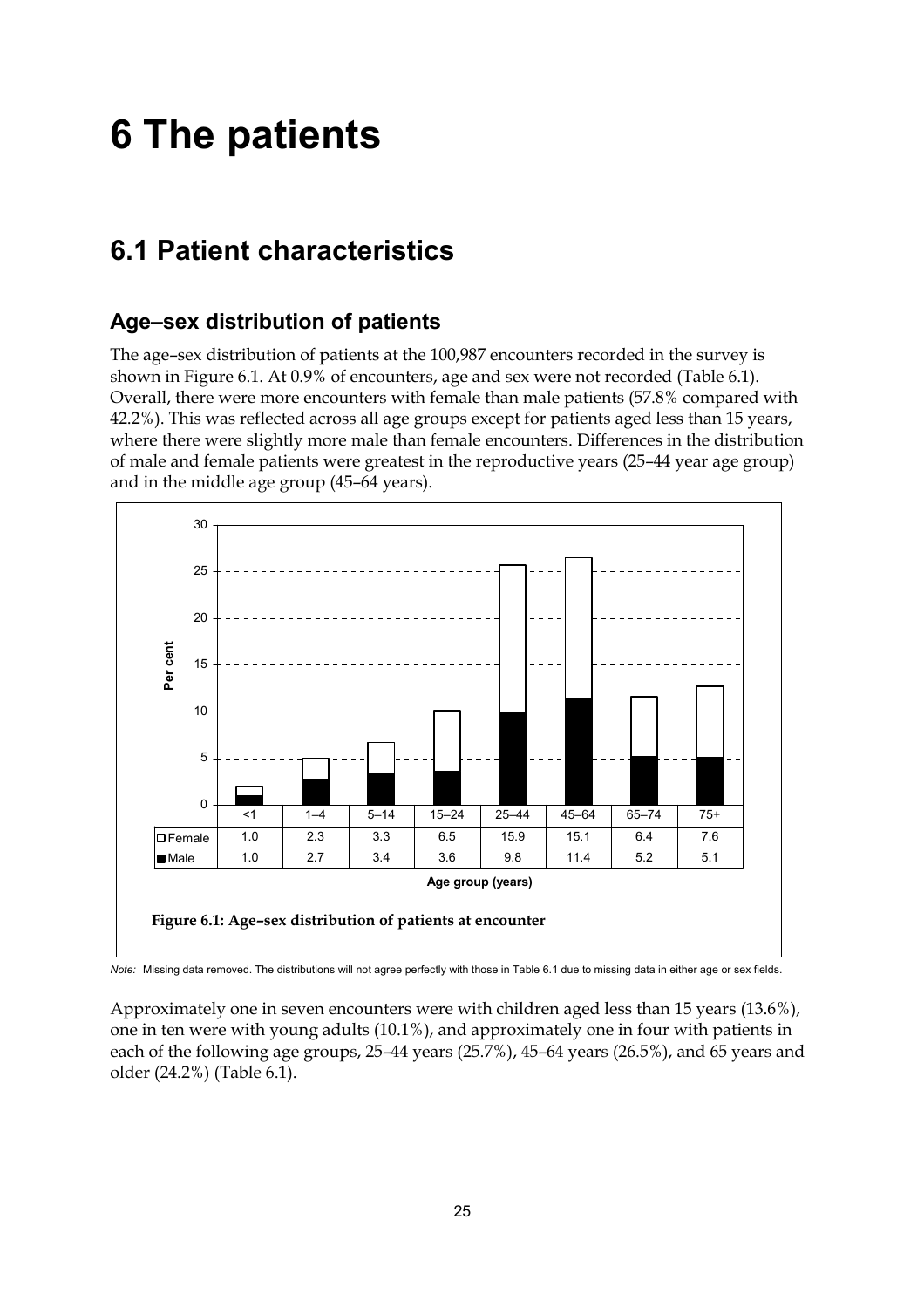#### **Other patient characteristics**

The patient was new to the practice at one in ten (9.9%) encounters. Two in five encounters were with patients who held a Commonwealth health care card (40.4%), and 3.3% were with persons who held a Department of Veterans' Affairs card. At 10.6% of encounters, the patient was from a non-English-speaking background, and at 1.0% the patient was an Aboriginal person and/or Torres Strait Islander.

| <b>Patient variable</b>                      | <b>Number</b> | Per cent of encounters<br>$(n=100,987)^{(a)}$ | 95%<br>LCL | 95%<br><b>UCL</b> |
|----------------------------------------------|---------------|-----------------------------------------------|------------|-------------------|
| Sex                                          |               |                                               |            |                   |
| Male                                         | 42,189        | 42.2                                          | 41.4       | 42.9              |
| Female                                       | 57,887        | 57.8                                          | 57.0       | 58.6              |
| Missing sex                                  | 911           |                                               |            |                   |
| Age group                                    |               |                                               |            |                   |
| < 1 year                                     | 1,944         | 1.9                                           | 1.8        | 2.1               |
| $1-4$ years                                  | 5,030         | 5.0                                           | 4.7        | 5.3               |
| 5-14 years                                   | 6,632         | 6.6                                           | 6.3        | 6.9               |
| $15-24$ years                                | 10,068        | 10.1                                          | 9.7        | 10.4              |
| $25-44$ years                                | 25,685        | 25.7                                          | 24.9       | 26.4              |
| $45 - 64$ years                              | 26,497        | 26.5                                          | 25.9       | 27.0              |
| $65 - 74$ years                              | 11,566        | 11.6                                          | 11.1       | 12.0              |
| 75+ years                                    | 12,671        | 12.7                                          | 11.9       | 13.4              |
| Missing age                                  | 895           |                                               |            |                   |
| Other characteristics                        |               |                                               |            |                   |
| New patient to practice                      | 9,805         | 9.9                                           | $9.0\,$    | 10.8              |
| Commonwealth health care card                | 40,762        | 40.4                                          | 38.8       | 41.9              |
| Veterans' Affairs Card                       | 3,316         | 3.3                                           | 3.0        | 3.6               |
| Non-English-speaking background              | 10,706        | 10.6                                          | 7.8        | 13.4              |
| Aboriginal person                            | 837           | 0.8                                           | 0.0        | 1.7               |
| <b>Torres Strait Islander</b>                | 145           | 0.1                                           | 0.0        | 0.9               |
| Aboriginal person and Torres Strait Islander | 50            | 0.1                                           | 0.0        | 1.3               |

**Table 6.1: Characteristics of the patients at encounters**

(a) Missing data removed.

*Note:* LCL—lower confidence limit; UCL—upper confidence limit.

## **6.2 Patient reasons for encounter**

International interest in reasons for encounter (RFEs) has been developing over the past three decades. They reflect the patient's demand for care and can provide an indication of service utilisation patterns, which may benefit from intervention on a population level.26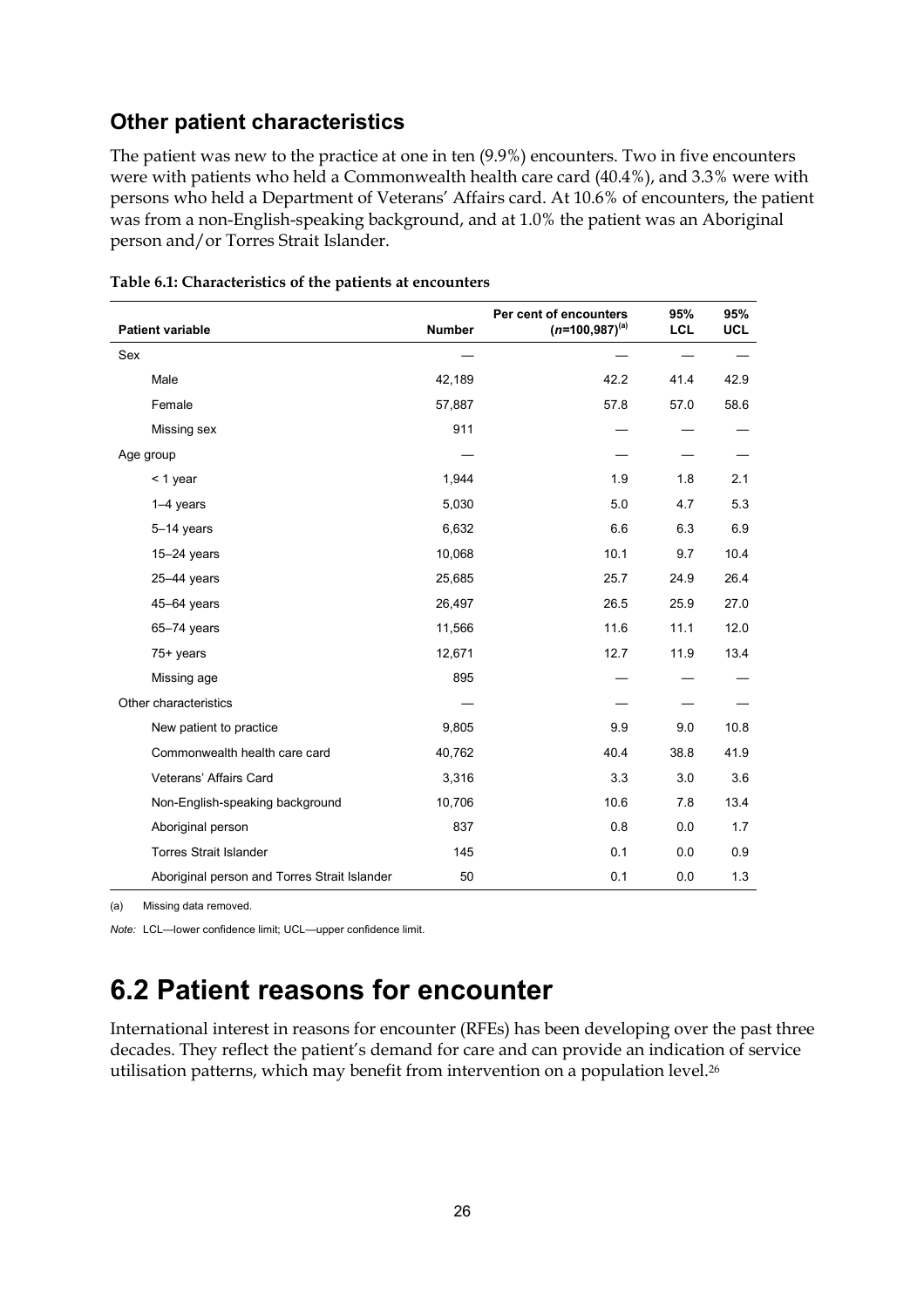RFEs are those concerns and expectations that patients bring to the GP. Participating GPs were asked to record at least one and up to three patient RFEs in words as close as possible to those used by the patient, before the diagnostic or management process had begun. These reflect the patient's view of their reasons for consulting the GP. RFEs can be expressed in terms of one or more symptoms (e.g. 'itchy eyes', 'chest pain'), in diagnostic terms (e.g. 'about my diabetes', 'for my hypertension'), a request for a service ('I need more scripts', 'I want a referral'), an expressed fear of disease, or a need for a check-up.

Patient RFEs have a many-to-many relationship to problems managed; that is, the patient may describe multiple symptoms that relate to a single problem managed at the encounter or may describe one RFE that relates to multiple problems.

#### **Number of RFEs at encounter**

There were 152,341 patient RFEs recorded at a rate of 150.9 per 100 encounters. For three out of five encounters (60.7%) only one RFE was recorded, and at 11.6% of encounters the maximum of three RFEs was recorded (Table 6.2).

| <b>Number of RFEs</b><br>$(n=152,341)$ | Number of<br>encounters | Per cent of<br>encounters | 95%<br>LCL | 95%<br>UCL |
|----------------------------------------|-------------------------|---------------------------|------------|------------|
| One RFE                                | 61,297                  | 60.7                      | 59.5       | 61.9       |
| Two RFEs                               | 28.026                  | 27.8                      | 27.1       | 28.4       |
| Three RFEs                             | 11.664                  | 11.6                      | 10.8       | 12.3       |
| <b>Total</b>                           | 100,987                 | 100.0                     |            |            |



*Note:* RFEs—reasons for encounter; LCL—lower confidence limit; UCL—upper confidence limit.

*Note:* Missing data removed.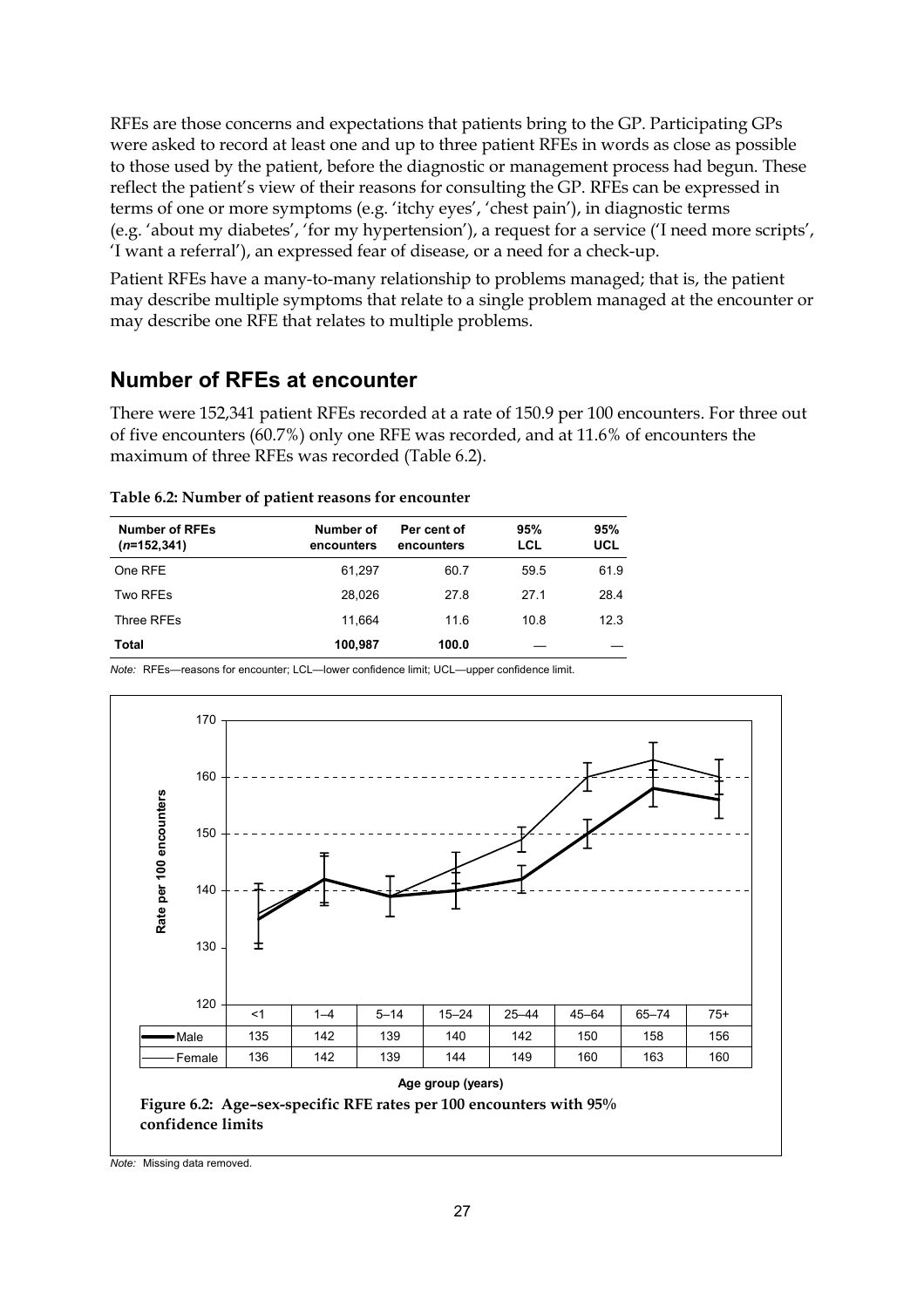### **Age–sex-specific rates of RFEs**

Overall, significantly more RFEs were recorded at encounters with female patients (153.3 per 100 encounters, 95% CI: 151.5–155.2) than at those with male patients (147.5, 95% CI: 145.6–149.5), but particularly at encounters with females aged between 25 and 64 years.

Figure 6.2 shows the number of RFEs per 100 encounters for male and female patients in each age group. The age–sex-specific rate of RFEs per 100 encounters increased with advancing age for both males and females, with two exceptions: patients aged 1–4 years had more RFEs than the rest of encounters with children less than 15 years, and the rates of RFEs decreased in patients aged 75 years and over.

#### **Reasons for encounter by ICPC-2 chapter**

The distribution of patient RFEs by ICPC-2 chapter and the most common RFEs within each chapter are presented in Table 6.3. Each chapter and individual RFE are expressed as a percentage of all RFEs and as a rate per 100 encounters with 95% confidence limits.

Almost one in five RFEs (22.9%, 34.6 per 100 encounters) were classified in the general chapter, not being associated with any particular body system. Of these, the most common were requests for a prescription, for test results or a check-up. However, there were also some general symptoms frequently described, such as fever, weakness and tiredness, and chest pain (of unspecified origin).

Approximately half the RFEs related to the respiratory, musculoskeletal, skin, circulatory and digestive systems. Less common were RFEs related to the eye, urological, male genital and blood systems and those of a social nature.

RFEs related to the respiratory system arose at a rate of 23.0 per 100 encounters, the most common being cough, throat complaints and upper respiratory tract infection (URTI) (often expressed as a 'cold'). Requests for respiratory system immunisation (mainly influenza vaccination) presented at a rate of 2.0 per 100 encounters; asthma and nasal congestion were also relatively common RFEs.

RFEs related to the musculoskeletal system were described at a rate of 16.7 per 100 encounters and were most commonly for symptoms and complaints of specific skeletal body parts. Complaints related to the back were by far the most common (3.5 per 100 encounters), followed by those related to the knee, foot/toe, neck, shoulder and leg.

Reasons associated with the skin were described at a rate of 14.7 per 100 encounters, rash being the most frequent RFE, followed by skin complaints (not elsewhere classified). Localised or generalised swelling and requests for a skin check-up were also in the most frequent list of RFEs related to the skin.

Requests for a cardiovascular check-up accounted for almost half of all RFEs associated with the circulatory system, which arose at a rate of 10.6 per 100 encounters. Patients also frequently presented for their 'hypertension' or 'high blood pressure' problems.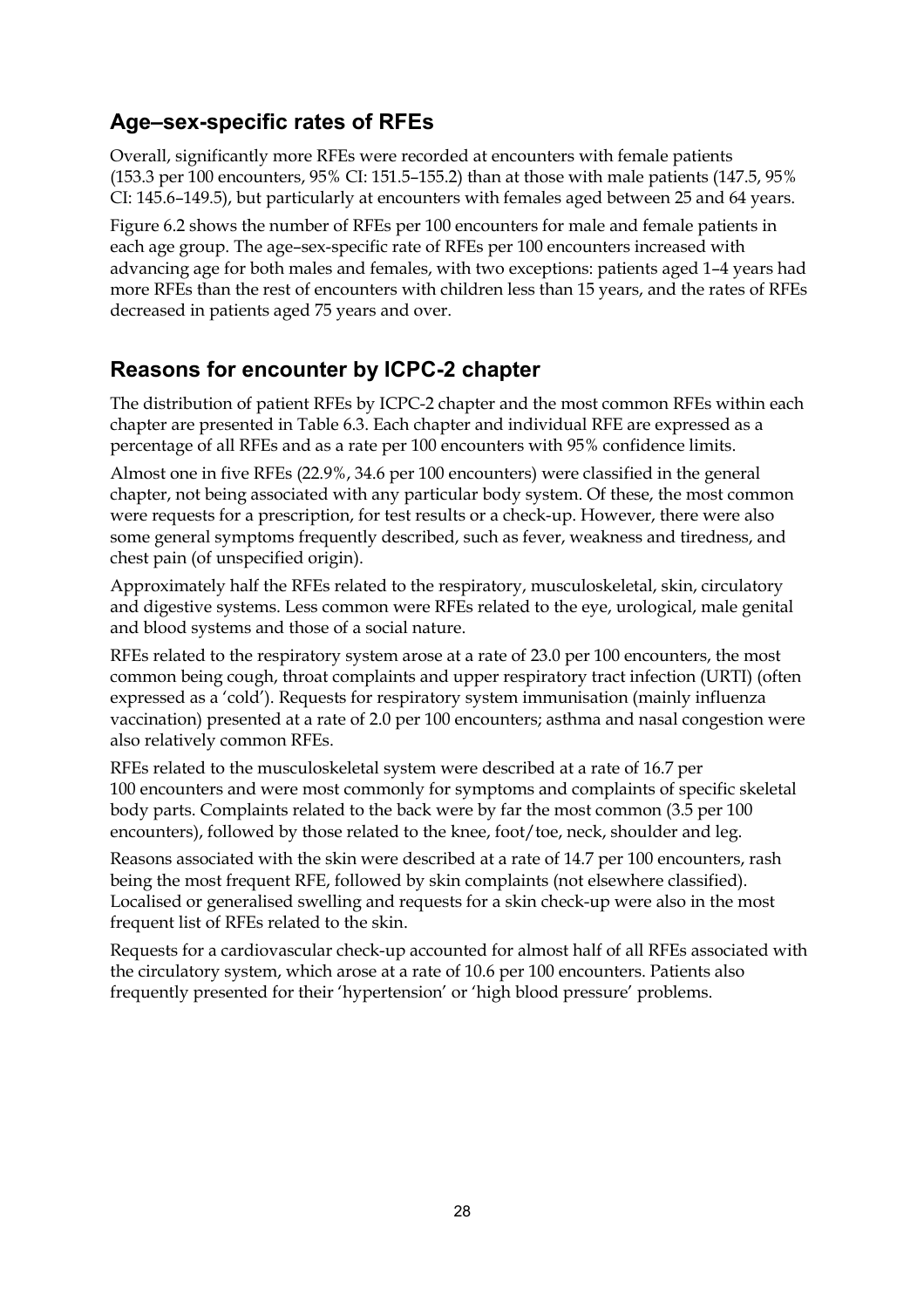|      | <b>Patient reasons for encounter</b> | <b>Number</b> | Per cent of<br>total RFEs<br>$(n=152,341)$ | Rate per 100<br>encounters <sup>(a)</sup><br>$(n=100, 987)$ | 95%<br>LCL | 95%<br>UCL |
|------|--------------------------------------|---------------|--------------------------------------------|-------------------------------------------------------------|------------|------------|
|      | <b>General &amp; unspecified</b>     | 34,942        | 22.9                                       | 34.6                                                        | 33.6       | 35.6       |
|      | Prescription NOS                     | 7,222         | 4.7                                        | 7.2                                                         | 6.7        | 7.6        |
|      | Results tests/procedures NOS         | 4,492         | 3.0                                        | 4.5                                                         | 4.1        | 4.8        |
|      | Check-up NOS*                        | 3,439         | 2.3                                        | 3.4                                                         | 3.1        | 3.7        |
|      | Fever                                | 2,231         | 1.5                                        | 2.2                                                         | 1.8        | 2.6        |
|      | Immunisation/vaccination-general     | 2,125         | 1.4                                        | 2.1                                                         | 1.8        | 2.4        |
|      | Weakness/tiredness                   | 1,480         | 1.0                                        | 1.5                                                         | 1.3        | 1.6        |
|      | Administrative procedure NOS         | 1,446         | 1.0                                        | 1.4                                                         | 1.2        | 1.6        |
|      | Chest pain NOS                       | 1,114         | 0.7                                        | 1.1                                                         | 1.0        | 1.2        |
|      | <b>Blood test NOS</b>                | 1,043         | 0.7                                        | 1.0                                                         | 0.7        | 1.4        |
|      | Other reason for encounter NEC       | 1,036         | 0.7                                        | 1.0                                                         | 0.6        | 1.4        |
|      | Trauma/injury NOS                    | 910           | 0.6                                        | 0.9                                                         | 0.8        | 1.1        |
|      | Follow-up encounter unspecified NOS  | 821           | 0.5                                        | 0.8                                                         | 0.4        | 1.3        |
|      | <b>Respiratory</b>                   | 23,226        | 15.3                                       | 23.0                                                        | 22.0       | 24.0       |
|      | Cough                                | 6,785         | 4.5                                        | 6.7                                                         | 6.3        | 7.2        |
|      | Throat symptom/complaint             | 3,835         | 2.5                                        | 3.8                                                         | 3.4        | 4.2        |
|      | Upper respiratory tract infection    | 2,187         | 1.4                                        | 2.2                                                         | 1.8        | 2.5        |
|      | Immunisation/vaccination-respiratory | 1,995         | 1.3                                        | 2.0                                                         | 1.1        | 2.8        |
|      | Nasal congestion/sneezing            | 1,747         | 1.2                                        | 1.7                                                         | 1.2        | 2.3        |
|      | Asthma                               | 1,072         | 0.7                                        | 1.1                                                         | 0.9        | 1.3        |
|      | Shortness of breath, dyspnoea        | 861           | 0.6                                        | 0.9                                                         | 0.7        | 1.0        |
|      | <b>Musculoskeletal</b>               | 16,843        | 11.1                                       | 16.7                                                        | 16.1       | 17.3       |
|      | Back complaint*                      | 3,575         | 2.4                                        | 3.5                                                         | 3.3        | 3.8        |
|      | Knee complaint                       | 1,342         | 0.9                                        | 1.3                                                         | $1.2$      | 1.5        |
|      | Foot/toe complaint                   | 1,196         | 0.8                                        | 1.2                                                         | 1.1        | 1.3        |
|      | Neck complaint                       | 1.136         | 0.8                                        | 1.1                                                         | 1.0        | 1.3        |
|      | Shoulder complaint                   | 1,118         | 0.7                                        | 1.1                                                         | $1.0$      | $1.2$      |
|      | Leg/thigh complaint                  | 1,101         | 0.7                                        | 1.1                                                         | 1.0        | $1.2$      |
| Skin |                                      | 14,885        | 9.8                                        | 14.7                                                        | 14.3       | 15.2       |
|      | Rash*                                | 2,830         | 1.9                                        | 2.8                                                         | 2.7        | 3.0        |
|      | Skin complaint                       | 1,326         | 0.9                                        | 1.3                                                         | 1.1        | 1.5        |
|      | Swelling*                            | 1,084         | 0.7                                        | 1.1                                                         | 1.0        | $1.2$      |
|      | Skin check-up*                       | 926           | 0.6                                        | 0.9                                                         | 0.6        | $1.2$      |
|      | <b>Circulatory</b>                   | 10,692        | 7.0                                        | 10.6                                                        | 10.0       | 11.1       |
|      | Cardiac check-up*                    | 5,006         | 3.3                                        | 5.0                                                         | 4.5        | 5.4        |
|      | Hypertension/high blood pressure*    | 1,809         | $1.2$                                      | 1.8                                                         | 1.4        | $2.2\,$    |

**Table 6.3: Distribution of patient reasons for encounter, by ICPC-2 chapter and most frequent individual reasons for encounter within chapter**

*(continued)*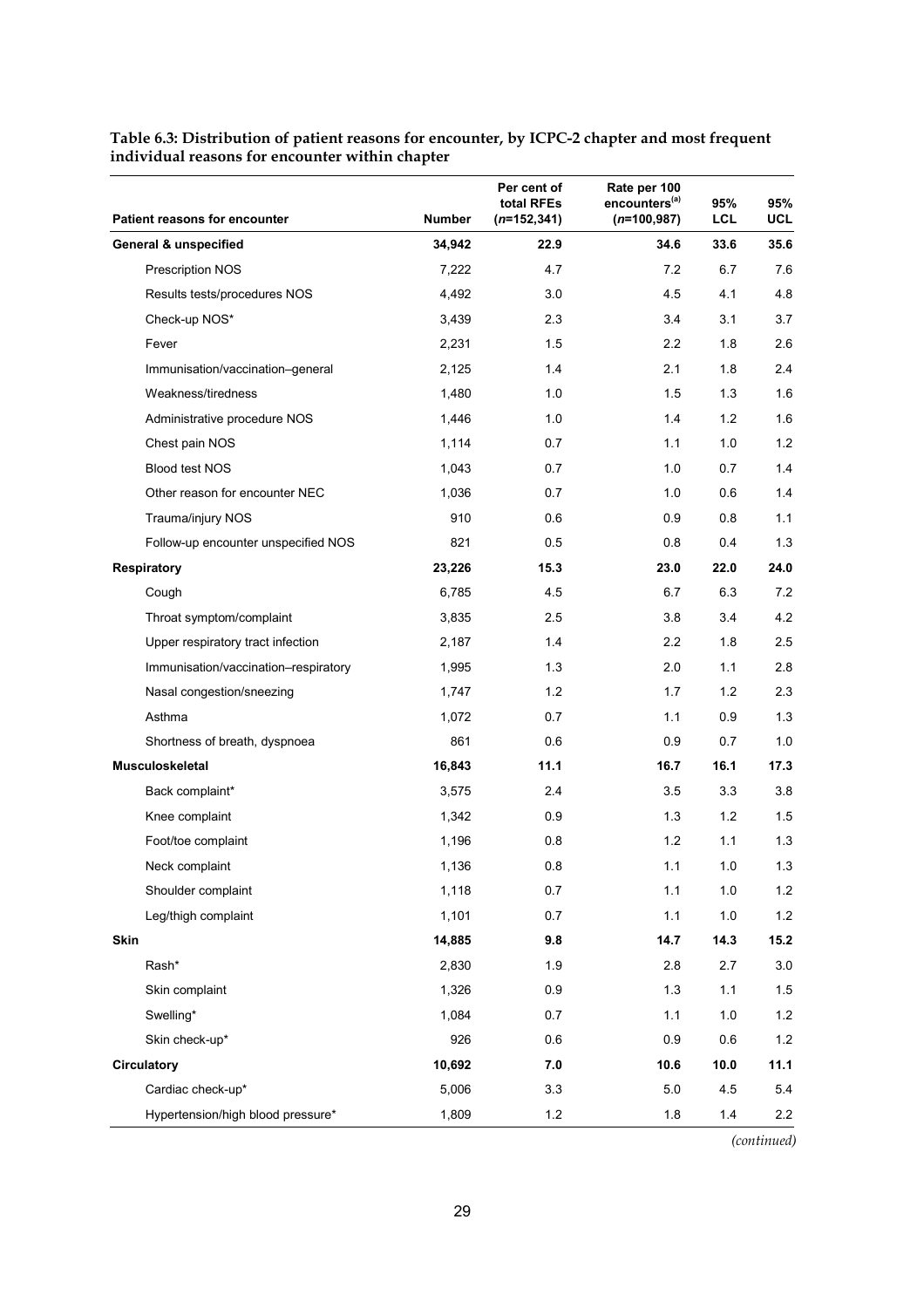|                                      |               | Per cent of<br>total RFEs | Rate per 100<br>encounters <sup>(a)</sup> | 95%   | 95%        |
|--------------------------------------|---------------|---------------------------|-------------------------------------------|-------|------------|
| <b>Patient reasons for encounter</b> | <b>Number</b> | $(n=152,341)$             | $(n=100, 987)$                            | LCL   | <b>UCL</b> |
| <b>Digestive</b>                     | 10,501        | 6.9                       | 10.4                                      | 10.0  | 10.8       |
| Abdominal pain*                      | 1,962         | 1.3                       | 1.9                                       | 1.8   | 2.1        |
| Diarrhoea                            | 1,569         | 1.0                       | 1.6                                       | 1.4   | 1.7        |
| Vomiting                             | 1,126         | 0.7                       | 1.1                                       | 1.0   | 1.3        |
| Psychological                        | 7,382         | 4.9                       | 7.3                                       | 6.9   | 7.8        |
| Depression*                          | 1,902         | 1.3                       | 1.9                                       | 1.7   | 2.1        |
| Insomnia                             | 1,170         | 0.8                       | 1.2                                       | 1.0   | 1.4        |
| Anxiety*                             | 937           | 0.6                       | 0.9                                       | 0.8   | 1.1        |
| Female genital system                | 6,179         | 4.1                       | 6.1                                       | 5.7   | 6.6        |
| Check-up/Pap smear*                  | 1,907         | 1.3                       | 1.9                                       | 1.6   | 2.2        |
| Menstrual problems*                  | 849           | 0.6                       | 0.8                                       | 0.7   | 1.0        |
| <b>Endocrine &amp; metabolic</b>     | 6,054         | 4.0                       | 6.0                                       | 5.7   | 6.3        |
| Diabetes (non-gestational)*          | 828           | 0.5                       | 0.8                                       | 0.6   | 1.0        |
| Prescription-endocrine/metabolic     | 796           | 0.5                       | 0.8                                       | 0.6   | 1.0        |
| Neurological                         | 5,785         | 3.8                       | 5.7                                       | 5.5   | 6.0        |
| Headache                             | 2,148         | 1.4                       | 2.1                                       | 1.9   | 2.4        |
| Vertigo/dizziness                    | 1,153         | 0.8                       | 1.1                                       | 1.0   | 1.3        |
| Ear                                  | 3,997         | 2.6                       | 4.0                                       | 3.8   | 4.1        |
| Ear pain                             | 1,675         | 1.1                       | 1.7                                       | 1.5   | 1.8        |
| Pregnancy & family planning          | 3,627         | 2.4                       | 3.6                                       | 3.3   | 3.9        |
| Pre/postnatal check-up*              | 952           | 0.6                       | 0.9                                       | 0.6   | 1.3        |
| Oral contraception*                  | 840           | 0.6                       | 0.8                                       | 0.7   | 1.0        |
| Eye                                  | 2,734         | 1.8                       | 2.7                                       | 2.6   | 2.9        |
| <b>Urology</b>                       | 2,473         | 1.6                       | 2.5                                       | 2.3   | 2.6        |
| Male genital system                  | 1,042         | 0.7                       | 1.0                                       | 0.9   | 1.2        |
| <b>Blood</b>                         | 993           | 0.7                       | 1.0                                       | 0.8   | 1.2        |
| <b>Social</b>                        | 986           | 0.7                       | 1.0                                       | 0.8   | 1.2        |
| <b>Total RFEs</b>                    | 152,341       | 100.0                     | 150.9                                     | 149.0 | 152.7      |

**Table 6.3 (continued): Distribution of patient reasons for encounter, by ICPC-2 chapter and most frequent individual reasons for encounter within chapter**

(a) Figures do not total 100 as more than one RFE can be recorded at each encounter.

Includes multiple ICPC-2 or ICPC-2 PLUS codes (see Appendix 3).

*Note:* RFEs—reasons for encounter; LCL—lower confidence limit; UCL—upper confidence limit; NOS—not otherwise specified; NEC—not elsewhere classified.

Digestive problems accounted for 6.9% of all reasons described, arising at a rate of 10.4 per 100 encounters. Abdominal pain was most common, followed by diarrhoea and vomiting Together these three symptoms represented approximately half of all digestive-related RFEs. RFEs of a psychological nature were recorded at a rate of 7.3 per 100 encounters, and these were frequently described in terms of depression, insomnia and anxiety. The relative frequencies of the remaining ICPC-2 chapters for patient reasons for encounter are provided in Table 6.3.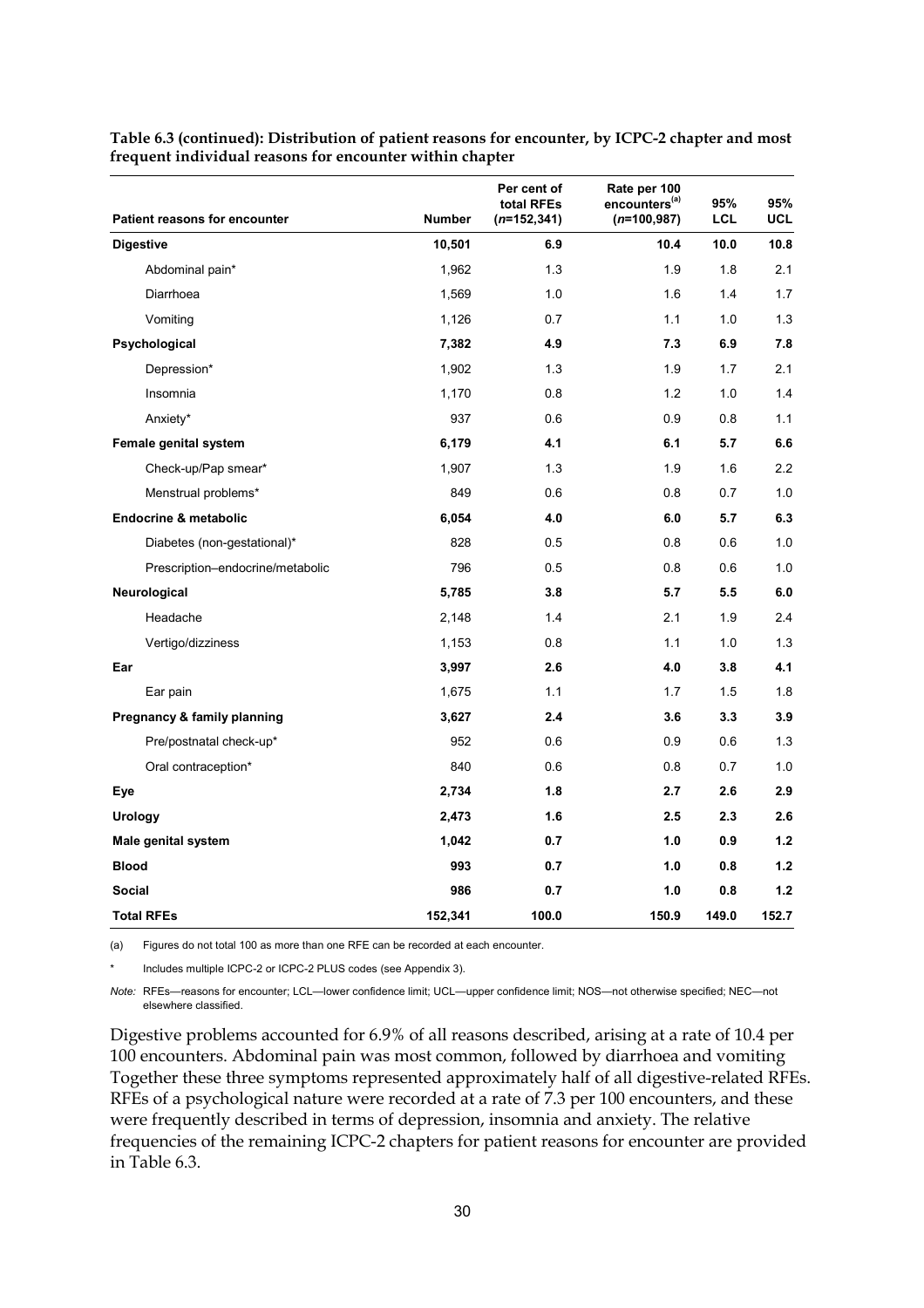### **Distribution of RFEs by ICPC-2 component**

Almost half of the RFEs were expressed in terms of a symptom or complaint (e.g. back pain, cough), presented at a rate of 74.0 per 100 encounters. RFEs expressed in diagnostic terms (e.g. 'about my diabetes') accounted for 17.3% of all RFEs and were described at a rate of 26.0 per 100 encounters. Requests for diagnostic and preventive procedures were made at a rate of 23.8 per 100 encounters, and these were most often requests for a check-up or for immunisation/vaccination (demonstrated in Table 6.5). Patient requests for medication and non-pharmacological treatments were made at a rate of 13.0 per 100 encounters, while requests for referrals, results, and administrative procedures were relatively few (Table 6.4).

| <b>ICPC-2 component</b>                | <b>Number</b> | Per cent of<br>total RFEs<br>$(n=152,341)$ | Rate per 100<br>encounters <sup>(a)</sup><br>$(n=100.987)$ | 95%<br>LCL | 95%<br><b>UCL</b> |
|----------------------------------------|---------------|--------------------------------------------|------------------------------------------------------------|------------|-------------------|
| Symptoms & complaints                  | 74.755        | 49.1                                       | 74.0                                                       | 72.0       | 76.1              |
| Diagnoses, diseases                    | 26.294        | 17.3                                       | 26.0                                                       | 24.6       | 27.4              |
| Diagnostic & preventive procedures     | 23.990        | 15.8                                       | 23.8                                                       | 22.8       | 24.7              |
| Medications, treatments & therapeutics | 13.141        | 8.6                                        | 13.0                                                       | 12.4       | 13.6              |
| Referral & other RFEs                  | 7,113         | 4.7                                        | 7.0                                                        | 6.6        | 7.5               |
| Results                                | 5.408         | 3.6                                        | 5.4                                                        | 5.0        | 5.7               |
| Administrative                         | 1,639         | 1.1                                        | 1.6                                                        | 1.4        | 1.8               |
| <b>Total RFEs</b>                      | 152.341       | 100.0                                      | 150.9                                                      | 149.0      | 152.7             |

#### **Table 6.4: Distribution of RFEs by ICPC-2 component**

(a) Figures do not total 100 as more than one RFE can be recorded at each encounter.

*Note:* RFEs—reasons for encounter; LCL—lower confidence limit; UCL—upper confidence limit.

#### **Most frequent patient reasons for encounter**

The 30 most commonly recorded RFEs, listed in order of frequency in Table 6.5, accounted for 55.6% of all RFEs. In this analysis the specific ICPC-2 chapter to which an across chapter RFE belongs is disregarded, such that 'check-up (all)' includes all check-ups from all body systems irrespective of whether the type was specified (e.g. 'BP check') or whether the request was very general. Equally, 'immunisation/vaccination (all)' includes influenza vaccination requests as well as those for childhood immunisation, hepatitis etc.

A request for a check-up was the most common RFE, accounting for 9.0% of all RFEs, being recorded at a rate of 13.6 per 100 encounters. Requests for medication were also frequent (10.8 per 100 encounters). It is notable that RFEs described as 'hypertension' or 'high blood pressure' also arose at a rate of 1.8 per 100 encounters, and these are likely to be closely associated with the need for a check-up and/or medication. A request for test results was the fourth most often expressed RFE (5.4 per 100 encounters), followed by presentations for immunisation or vaccination (4.7 per 100 encounters).

The remaining RFEs in the top 30 were largely symptom-based, led by cough (6.7 per 100 encounters), throat complaints (3.8 per 100 encounters), back complaints (3.5 per 100 encounters), rash, fever and URTI (often described as 'a cold').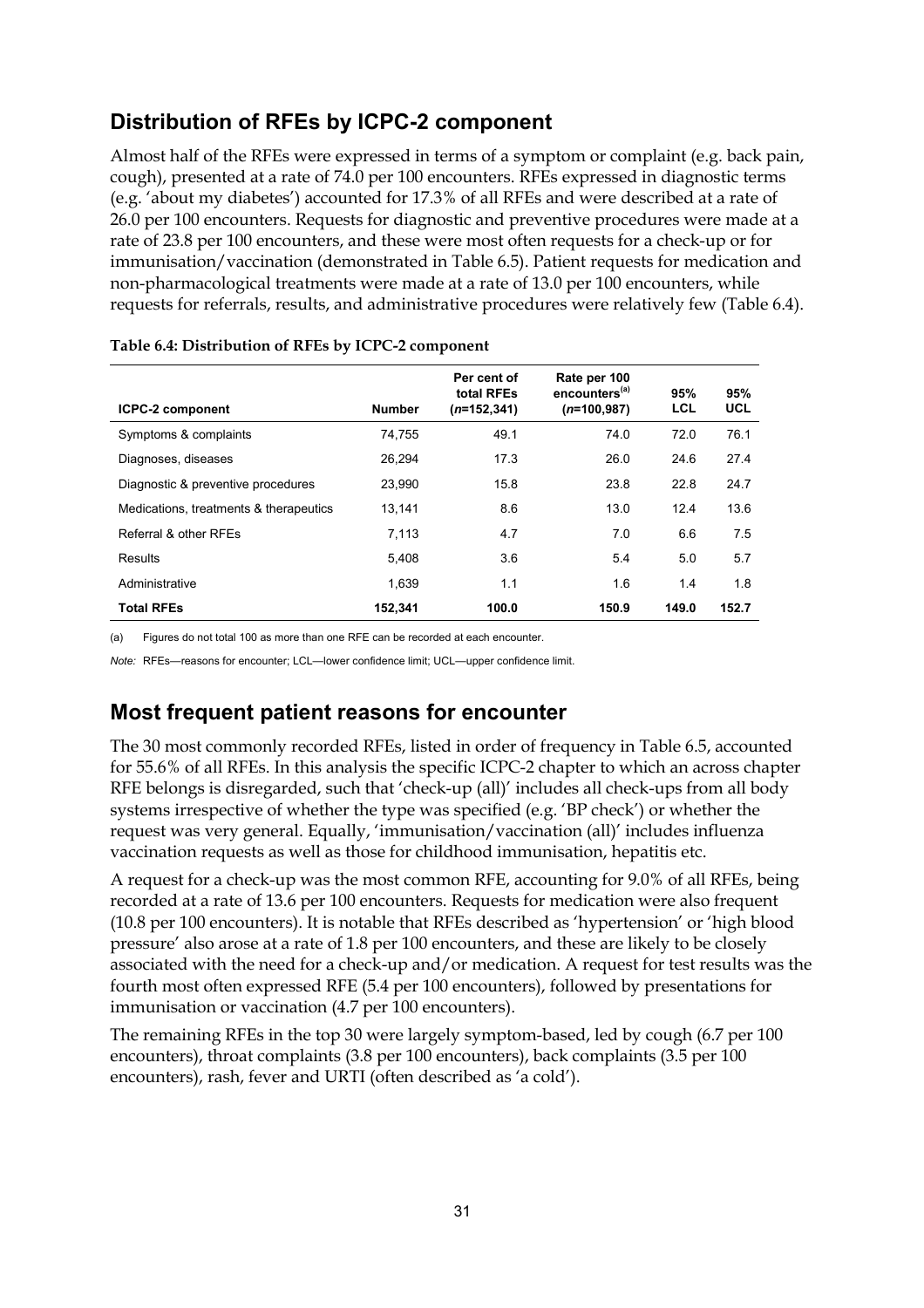Undifferentiated symptoms such as headache, abdominal pain, nasal congestion, ear pain, diarrhoea, and weakness were also common. Many musculoskeletal symptoms also appeared in the top 30 RFEs. It is notable that chronic conditions such as depression and insomnia were also frequently recorded.

|                                   |               | Per cent of<br>total RFEs | Rate per 100<br>encounters <sup>(a)</sup> | 95%        | 95%        |
|-----------------------------------|---------------|---------------------------|-------------------------------------------|------------|------------|
| Patient reason for encounter      | <b>Number</b> | (n=152,341)               | $(n=100, 987)$                            | <b>LCL</b> | <b>UCL</b> |
| Check-up-all*                     | 13,698        | 9.0                       | 13.6                                      | 12.9       | 14.2       |
| Prescription-all*                 | 10,853        | 7.1                       | 10.8                                      | 10.2       | 11.3       |
| Cough                             | 6,785         | 4.5                       | 6.7                                       | 6.3        | 7.2        |
| Test results*                     | 5,408         | 3.6                       | 5.4                                       | 5.0        | 5.7        |
| Immunisation/vaccination-all*     | 4,732         | 3.1                       | 4.7                                       | 4.2        | 5.1        |
| Throat complaint                  | 3,835         | 2.5                       | 3.8                                       | 3.4        | 4.2        |
| Back complaint*                   | 3,575         | 2.3                       | 3.5                                       | 3.3        | 3.8        |
| Rash*                             | 2,830         | 1.9                       | 2.8                                       | 2.7        | 3.0        |
| Fever                             | 2,231         | 1.5                       | 2.2                                       | 1.8        | 2.6        |
| Upper respiratory tract infection | 2,187         | 1.4                       | 2.2                                       | 1.8        | 2.5        |
| Headache                          | 2,148         | 1.4                       | 2.1                                       | 1.9        | 2.4        |
| Abdominal pain*                   | 1,962         | 1.3                       | 1.9                                       | 1.8        | 2.1        |
| Depression*                       | 1,902         | 1.3                       | 1.9                                       | 1.7        | 2.1        |
| Hypertension/high blood pressure* | 1,809         | 1.2                       | 1.8                                       | 1.4        | 2.2        |
| Nasal congestion/sneezing         | 1,747         | 1.2                       | 1.7                                       | 1.1        | 2.3        |
| Ear pain                          | 1,675         | 1.1                       | 1.7                                       | 1.5        | 1.8        |
| Diarrhoea                         | 1,569         | 1.0                       | 1.6                                       | 1.4        | 1.7        |
| Weakness/tiredness                | 1,480         | 1.0                       | 1.5                                       | 1.3        | 1.6        |
| Administrative procedure NOS      | 1,446         | 1.0                       | 1.4                                       | 1.2        | 1.6        |
| Knee complaint                    | 1,342         | 0.9                       | 1.3                                       | 1.2        | 1.5        |
| Skin complaint                    | 1,326         | 0.9                       | 1.3                                       | 1.1        | 1.5        |
| Foot & toe complaint              | 1,196         | 0.8                       | 1.2                                       | 1.1        | 1.3        |
| Insomnia                          | 1,170         | 0.8                       | 1.2                                       | 1.0        | 1.3        |
| Vertigo/dizziness                 | 1,153         | 0.8                       | 1.1                                       | 1.0        | 1.3        |
| Neck complaint                    | 1,136         | 0.8                       | 1.1                                       | 0.9        | 1.3        |
| Vomiting                          | 1,126         | 0.7                       | 1.1                                       | 1.0        | 1.3        |
| Shoulder complaint                | 1,118         | 0.7                       | 1.1                                       | 1.0        | 1.2        |
| Chest pain NOS                    | 1,114         | 0.7                       | 1.1                                       | $1.0$      | 1.2        |
| Leg/thigh complaint               | 1,101         | 0.7                       | 1.1                                       | 1.0        | $1.2$      |
| Swelling*                         | 1,084         | 0.7                       | 1.1                                       | 1.0        | $1.2$      |
| Subtotal                          | 84,737        | 55.6                      |                                           |            |            |
| <b>Total RFEs</b>                 | 152,341       | 100.0                     | 150.9                                     | 149.0      | 152.7      |

#### **Table 6.5: Most frequent patient reasons for encounter**

(a) Figures do not total 100 as more than one RFE can be recorded at each encounter.

\* Includes multiple ICPC-2 and ICPC-2 PLUS codes (see Appendix 3).

*Note:* RFEs—reasons for encounter; LCL—lower confidence limit; UCL—upper confidence limit; NOS—not otherwise specified.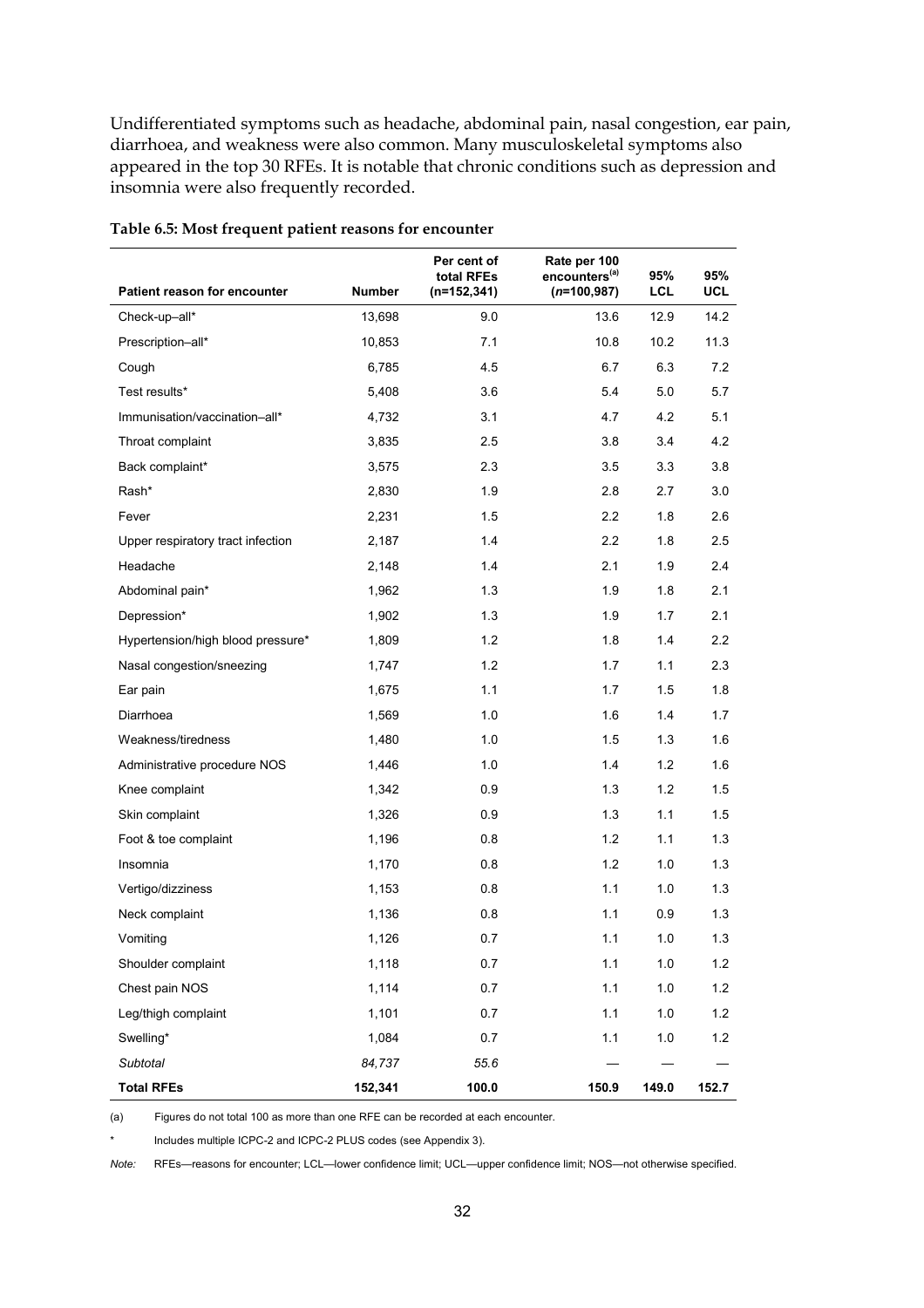# **6.3 Changes from 1998–99 to 2002–03**

#### **Changes in characteristics of the patients at the encounters**

The age distribution of patients encountered in general practice changed significantly over the first 5 years of the BEACH program. In 2002–03 the GPs' workloads included a significantly smaller proportion of encounters with children under the age of 15 years (13.6%, 95% CI: 13.0–14.2) than in 1998–99 (15.8%, 95% CI: 15.1–16.6). In contrast, a significantly greater proportion of the workload was devoted to the management of patients aged between 45 and 64 years (26.5%, 95% CI: 25.9–27.0) in 2002–03 than in 1998–99 (24.4%, 95% CI: 23.8–25.0 in 1998–99) (Appendix 4, Table A4.4).

### **Changes in rates of RFEs by ICPC-2 chapter**

Total RFEs increased steadily from 146.3 (95% CI: 144.6–148.0) per 100 encounters in 1998–99 to 150.9 (95% CI: 149.0–152.7) in 2002–03. There was a significant increase in the rate of RFEs classified as general and unspecified, from 26.6 (95% CI: 25.7–27.4) per 100 encounters in 1998–99 to 34.6 (95% CI: 33.6–35.6) in 2002–03 (Appendix 4, Table A4.5).

## **Changes in rate of RFEs (ICPC-2 component)**

The increase in total RFEs was reflected particularly in a rising rate of RFEs described in terms of the processes of care, including request for diagnostic & preventive procedures, medications, therapeutics, referrals, results and administrative processes. These types of RFEs increased significantly from 41.6 (95% CI: 40.1–43.1) per 100 encounters in 1998–99 to 50.8 (95% CI: 49.2–52.4) in 2002–03 (Figure 6.3 and Appendix 4, Table A4.6).

In parallel, there has been a decrease in RFEs described in terms of diagnoses/diseases from 33.6 (95% CI: 31.9–35.2) per 100 encounters in 1998–99 to 26.0 (95% CI: 24.6–27.4) in 2002–03. In contrast, the relative rate of RFEs classified as symptoms and complaints showed a steady but insignificant increase from 71.1 (95% CI: 69.4–72.9) per 100 encounters in 1998–99 to 74.0 (95% CI: 72.0–76.1) in 2002–03 (Appendix 4, Table 4.6).

The increase in the relative rate of requests for results identified in the fourth year of the BEACH program, continued through the fifth year. This trend again supported last year's hypothesis that there has been an increase in the rate at which patients are being asked to return to the GP to receive their test results (with a hypothesised decrease in the likelihood of GPs giving results over the telephone to their patients). This hypothesis also aligned with a further decrease in the proportion of encounters for which 'no charge' was made for the service and in the proportion of indirect encounters. The Privacy Legislation released at the end of 2001 together with economic reasons may have led to an increase in call-back of patients for receipt of test results.